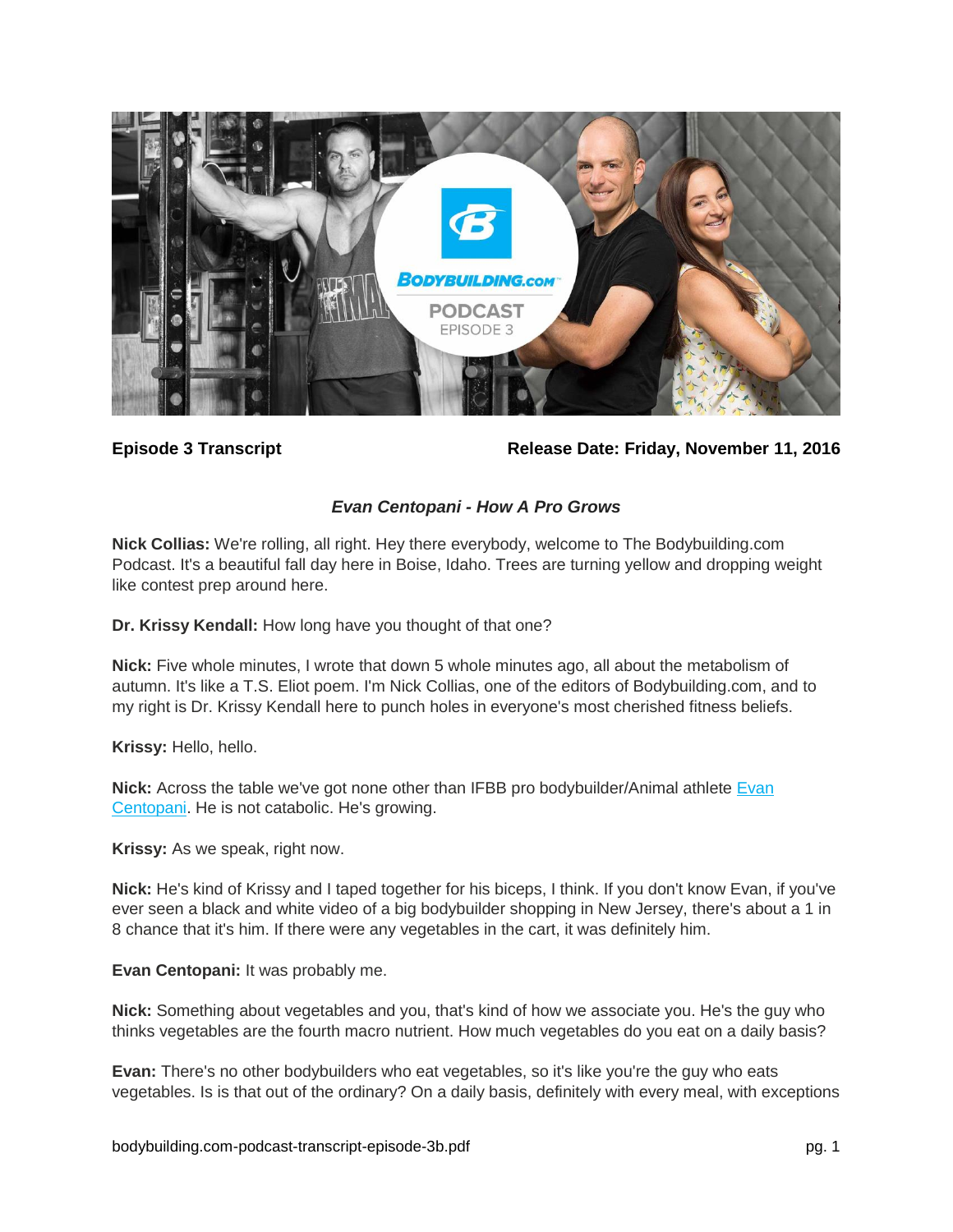of sometimes breakfast. If it's eggs and oatmeal, spinach doesn't really go so well with it. With all animal protein meals, whether it's chicken, fish, steak, et cetera, there's always some type of vegetable on there. I cannot eat animal protein without a vegetable.

**Nick:** Really, so your tastes rebel against it?

**Krissy:** Is it more of a texture thing, or do you just feel like you're missing something, like a component to your meal because you don't have the vegetable?

**Evan:** Think about this, how many people drink some form of liquid with a meal? They need to, have to, most people, which is really not good for digestion, because you don't want to go diluting enzymes and et cetera. I think that if you have vegetables in your meal, you don't need to drink with a meal, because the vegetables add just the right amount of liquid and fiber to allow everything to go down. What I tell people is if you feel the need to drink with a meal, chances are you just don't have enough vegetables in there. Once you do, you'll find you add some vegetables to it, your digestion will actually improve because of the impact of those enzymes is actually much greater now.

**Nick:** That only works if you chew the vegetables though.

**Evan:** That actually is an interesting thing, you should chew your food well. It just gives it more surface exposure, and it's already partially digested at that point.

**Nick:** You're not talking about a little side salad either. I've seen this video, we have a big video series coming out with Evan called [Iron Intelligence.](http://www.bodybuilding.com/fun/iron-intelligence-12-week-muscle-building-plan-main.html) It's a 12-week muscle building plan, and in the nutrition video of that, we follow you around for a day, and watch every meal you eat, watch you prep, watch you shop for meat, go out in your garden. These aren't a little McDonald's salad on the side, this is a lot of kale, right?

**Evan:** I eat a lot of kale. Lately, I've been into cabbage.

**Nick:** Cabbage is great.

**Evan:** Crisper vegetables in general I think are a good choice. Bodybuilders love broccoli for whatever reason, but it's so boring.

**Nick:** Not if you steam it.

**Evan:** It's okay. There's so much stuff out there, open up your eyes and try something different.

**Nick:** Do you feel like maybe people are trapped by their association of vegetables with carbs somehow?

**Evan:** Yeah, maybe. I think most people are just trapped with the association of vegetables when they were kids.

**Krissy:** I was going to say, broccoli and asparagus, those are the two that we always see over and over. If you're going to have vegetables with your lean protein, it's one of those two. Don't go anywhere else, stick with those two.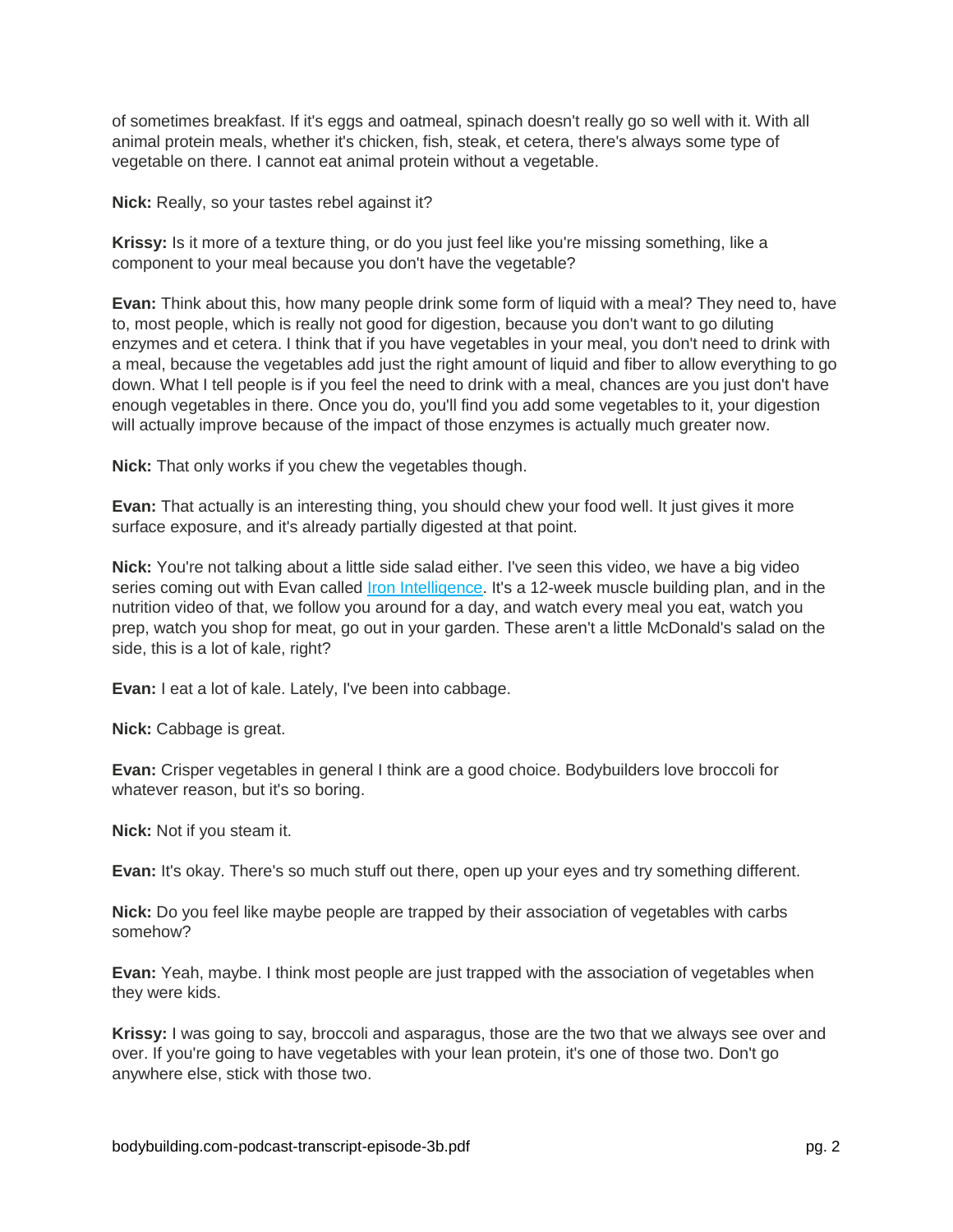**Evan:** Why those two? I don't know how they got their foothold in bodybuilding, but they did.

**Nick:** Asparagus in particular, because if you eat a lot of asparagus, you don't feel good.

**Evan:** No, and I know know how true this is, the natural perspective on it is too much asparagus will actually irritate the kidneys.

**Krissy:** It is true, it's a natural diuretic.

**Evan:** I don't think it's really good to consume it on a daily basis.

**Krissy:** Nick and I were talking about this when we were walking over, I love vegetables. I have my own garden ... We were actually talking about we were going to chat with you about gardening and stuff. Picking out vegetables, trying new recipes, trying all sort of new things, growing them, and it goes so much beyond that. I don't grow my own broccoli or asparagus. I grow peppers, I grow squash, I grow tomatoes.

**Nick:** Broccoli kind of sucks to grow.

**Krissy:** When you limit your head space to think that those are the only vegetables that you can have, or those should be just a side dish, you can make an entire meal, or even the main part of your meal out of squash and then add to that.

**Evan:** To be totally honest, if I weren't a bodybuilder, and my protein requirement wasn't what it was, I would easily make a couple meals out of the day vegetable-based, even mushrooms. Mushrooms are great. I actually cut down an oak tree last year, the trunk is still down. I propped it up when I cut it so it's elevated off the ground, and I bought inoculation buds for shiitake mushrooms. You have to go around the tree, drill a bunch of holes in it and pound the plugs in. I can't wait to grow some mushrooms.

**Nick:** I've only had dried shiitake mushrooms, I don't know what the fresh equivalent would taste like. I so often think that some vegetables you grow them in a garden, and they taste like they normally do. Fresh carrots are so amazing.

**Evan:** Interestingly, because people say mushrooms, who cares, how much protein is in mushrooms? Just recently someone sent me a link to a patented, or some type of novel ingredient that was comprised of some different types of mushrooms designed to boost the  $O<sub>2</sub>$  outlet. I think that the link between health and performance and appearance is actually much more intertwined than people care to realize.

**Nick:** I don't want this to necessarily be the vegetables and bodybuilding podcast, but I do want to ask you one more question. In this nutrition video, I think it's you who refers to vegetables as the fourth macronutrient. I was wondering how your views on that changed over time, because you've been lifting and bodybuilding since you were a teenager, right? How have your views on nutrition grown to that point, which is an interesting hook, consider it a whole different category.

**Evan:** Not because ... You don't need vegetables to get bigger and stronger. It's not as pertinent as your intake of fats, carbohydrates, and proteins. That being said, I think there's such a valuable source of micronutrients. This is the argument that I make so many people use supplements. I love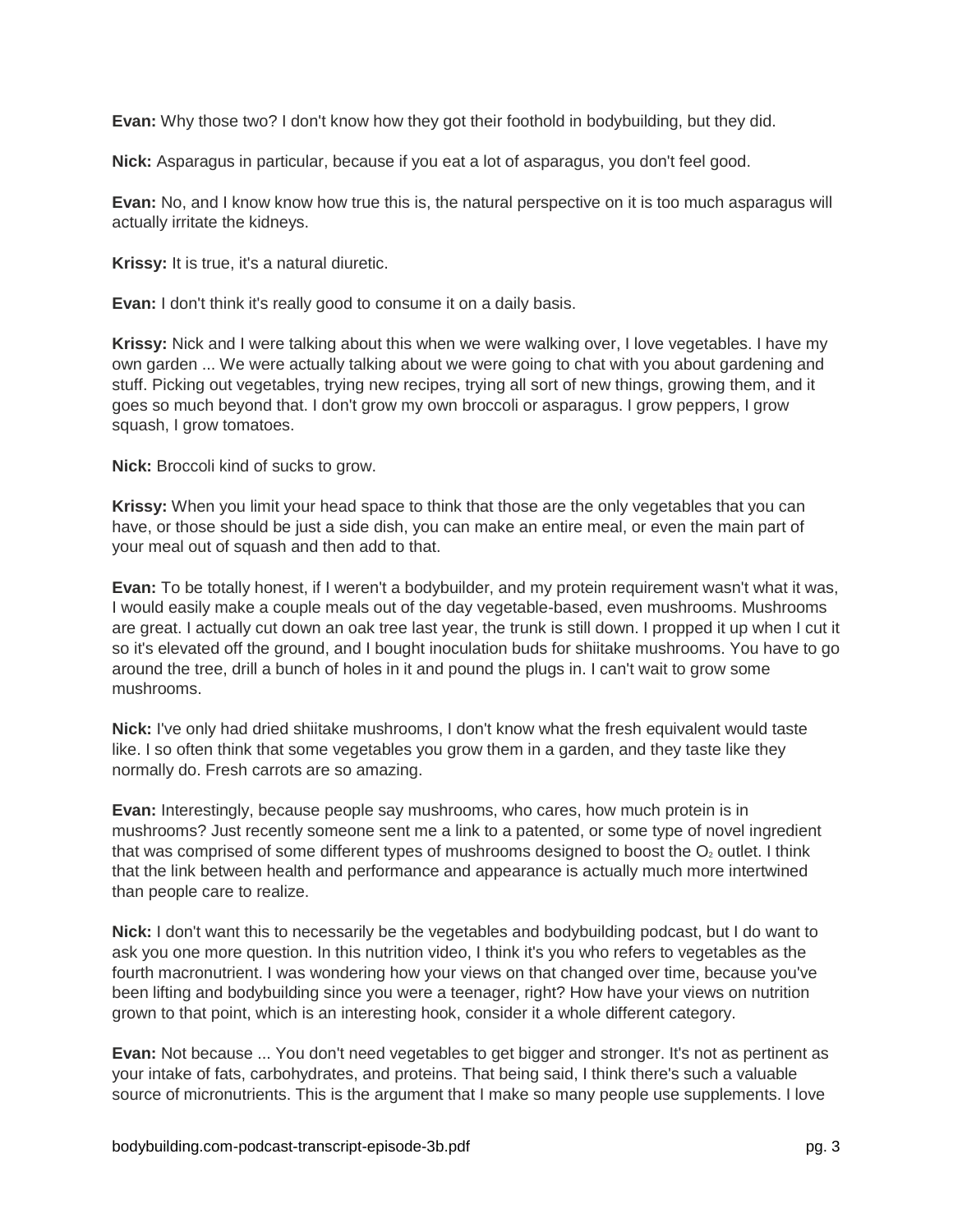supplements, I'm a big believer in supplements, but how can you place a large emphasis in supplementation, and then not include a lot of vital nutrients in your diet? What are supplements, if not micronutrients, unless of course you're doing protein powders and stuff like that. Vitamins, minerals, and a lot of these very specific nutrients are micronutrients. I think the 2 are ... Yes, I will not go a day without eating vegetables.

### **Nick:** Was it always that way?

**Evan:** Pretty early on, I felt a need ... With all the protein, it seemed kind of natural, it wasn't balanced. There were times when I was eating less vegetables, and I noticed more indigestion and things like that. When there's plenty of vegetables in your diet, there's no reflux or anything like that. I think a lot of guys, this is something that they experience with high protein intake. A lot of guys, if you talk of them, they have a lot of problems with reflux, indigestion, et cetera. I think that if they just changed that one simple thing, and included more vegetables in their diet. When I say vegetables, I'm talking about going beyond just an iceberg lettuce salad. Something substantial, leafy greens, and what not. It would really change things for them. I've had people tell me that, "I started eating more spinach or kale, and I feel so much better."

**Nick:** That is kind of woven in there somewhere, is feeling as good as you look. A lot of guys, they'll get bigger, they'll get stronger, but they don't necessarily feel good. Are you surprised by how good you feel given how big you are?

**Evan:** I feel pretty good.

**Nick:** Glad to hear that.

**Evan:** Right now I'm almost 290 pounds, and I feel good. I can't go out and run a 5K probably, I'd be in some pain.

**Nick:** We're actually going to do that next, that's the next video.

**Evan:** Overall, I feel good. I sleep well, I've been fortunate to not have any muscle tears or any acute injuries. Again, that goes back to nutrition, I think. If you keep the tissue healthy, stay hydrated, eat well, I think it has a lot to do with the integrity of your tissue.

**Nick:** Sure, I want to go back to when you were a younger guy, starting out too, because it's not very often we have the opportunity to talk to someone who is at a truly elite level in their sport. It's always interesting to me to try to envision that pathway from this is something I like, to this something that any given day I'm one of the top 10 or 15 in the world at. Bring us back to you before you were a bodybuilder. You grew up in Connecticut, right?

**Evan:** Trumbull, Connecticut.

**Nick:** What kind of town is that, and what kind of bodybuilding culture is that?

**Evan:** If anything, maybe football is more pertinent there. Being in the tri-state area, Connecticut, New York, New Jersey, there is a fairly decent bodybuilding culture in the northeast. Growing up, I think a lot of it had to do with growing up in the '80s. When you look at what was going on in the '80s, it was bodybuilding, it was cool, it was accepted. Even cartoons, look at the cartoons I watched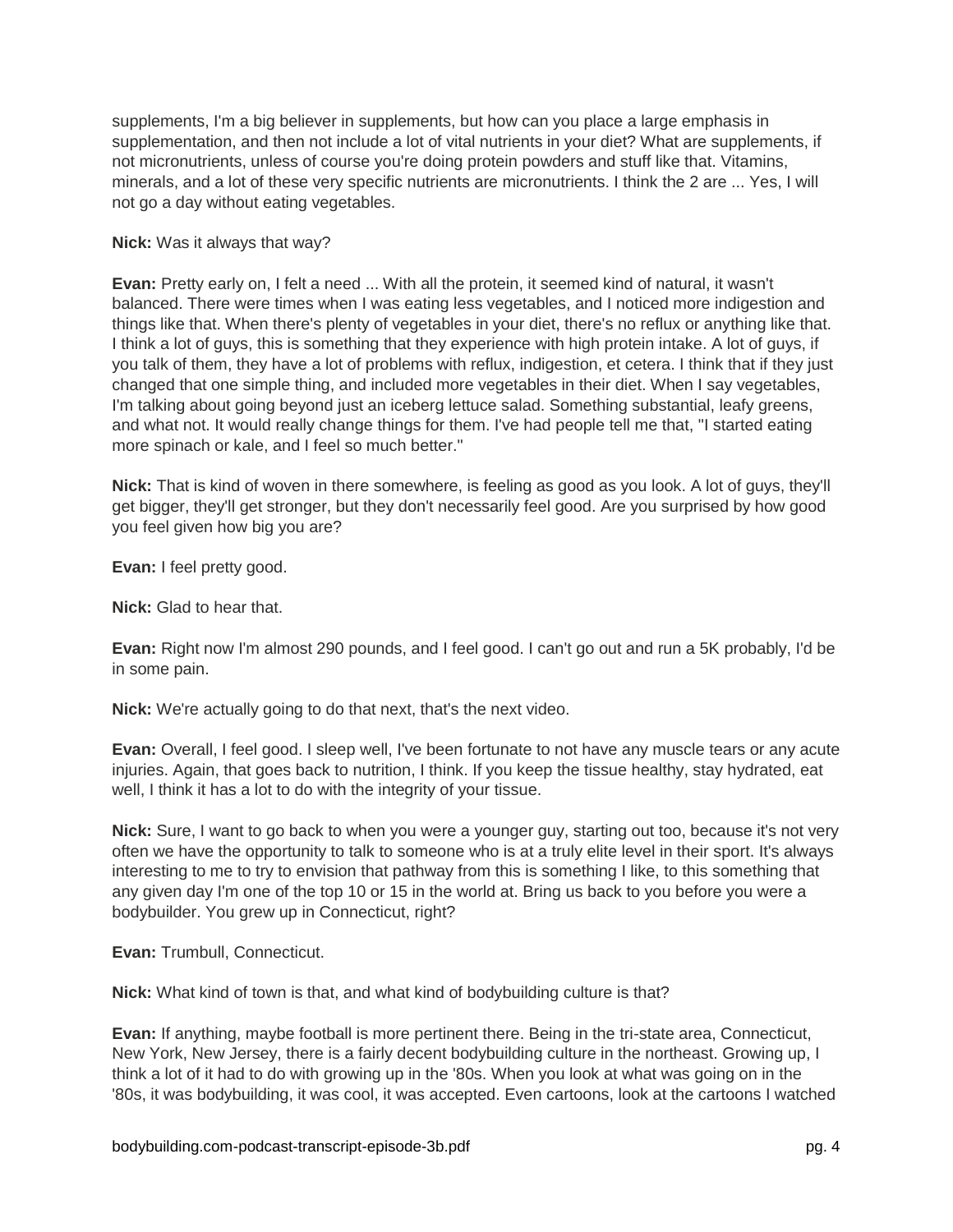when I was growing up. He-Man, Thundercats, and everybody was jacked. I had these action figures, and I said these guys look cool.

**Nick:** I saw a guy dressed up as He-Man in his full body suit on Halloween the other night, and it reminded me of just how extreme it was at the time, and how normal it is now. I look at that guy and I think I work with that guy. We were bombarded with that constantly.

**Evan:** There was a lot of muscle back then. I think that had a lot to do with it. I grew up in the family as well. My uncle, my father's younger brother was a WWF wrestler.

**Nick:** What was his name?

**Evan:** His stage name was Paul Roma. My father and him don't really get along, so we don't really see him or anything. My father was always muscular and strong, and I think it shapes your idea of what masculinity is supposed to be. As a kid, watching Arnold Schwarzenegger, and he's kicking ass, that's cool. I like that, I identify with that.

**Nick:** That was something you had an interest in. Were you a scrawny kid?

**Evan:** I was a fat kid.

**Nick:** Bodybuilding was a different outlet then? Not the classic sand-kicked-in-the-face skinny kid?

**Evan:** No, I could beat up kids 5 years older than me.

**Nick:** If you chose to.

**Evan:** If I chose to. Bodybuilding was never that I wanted to get strong so that I can seek revenge, or anything like that. It was something that I saw as a physical ideal. I looked at it, and thought that looks awesome, I really like the way that it looks.

**Nick:** The result, or the lifting?

**Evan:** The physique itself. I thought it was a very ... It just looked great. Still to this day I do, when I see ... If I look at a trophy, I can say this looks awesome. It's cool, I think it's cool. For me, truth be told, I would be happy just being skinny. When I reached a certain point going into high school, I got talked into going out for freshman football. All the summer and spring training, all the running and the drills, et cetera. I never took much interest in sports, I couldn't really be bothered. I was always active outside and doing stuff, but I was never really into team anything. I got talked into going, and I did. I went through all the training, all the summer and spring stuff. Come fall, come time to play, I had no interest, but I really thought I loved all that training. The running, the drills, this and that, the weights. At that point, I said screw it with football.

**Nick:** You just walked away?

**Evan:** Yeah, and I got hounded by the coaches and stuff.

**Nick:** How could you?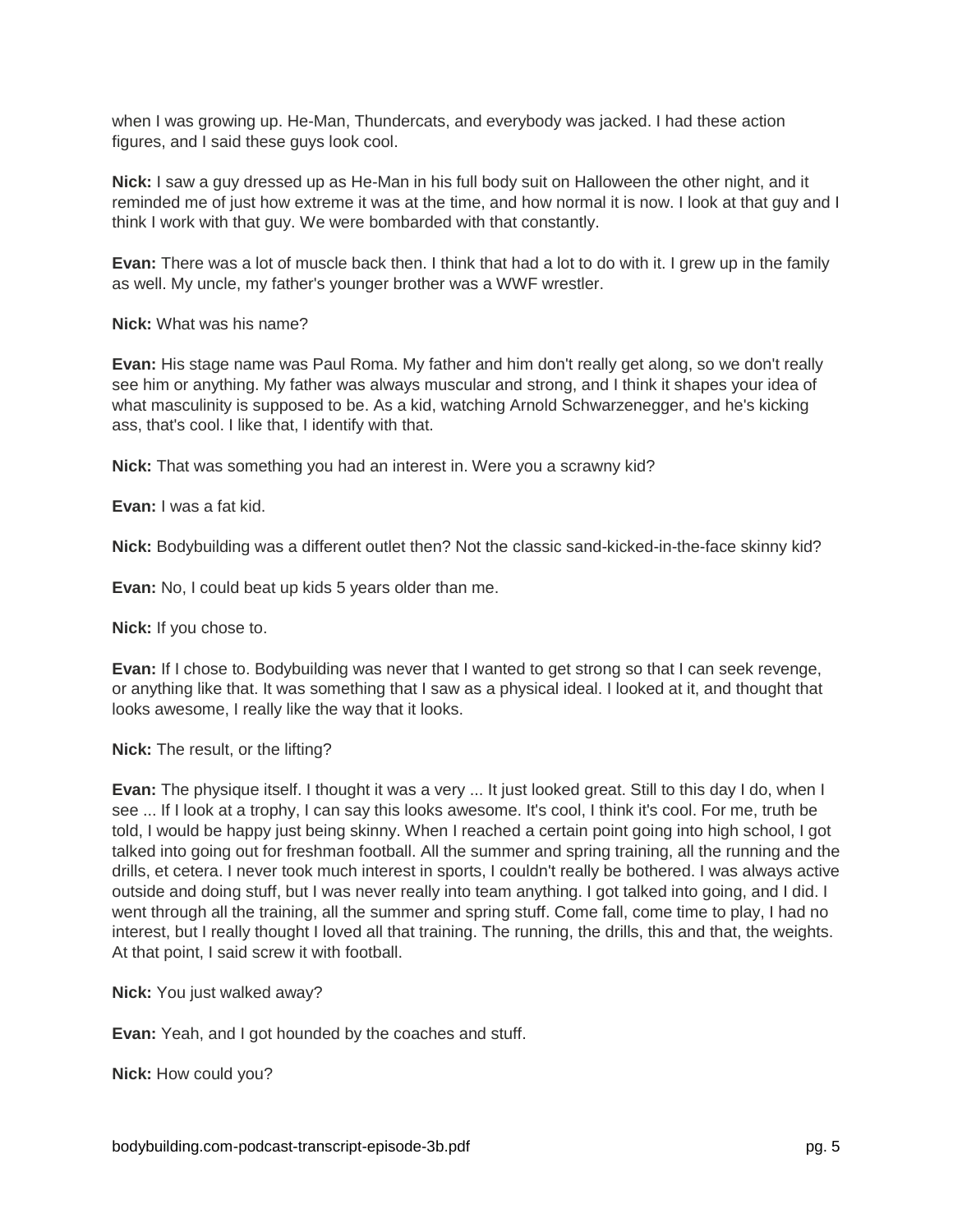**Evan:** I was a good sized kid. Probably, had I taken an interest in it and actually wanted to pursue it, I probably would have been halfway decent at it.

**Nick:** Until you got injured. We have these transformation stories on the site that we publish all the time, I can't tell you how many times I've heard football introduced me into lifting, but then I got totally fucked up by football, and then lifting was all I had left. That wasn't you, you were ahead of the curve on that one.

**Evan:** Yeah, I got out early. I actually just started running. I worked my way up to running 6 miles a day, and I lost 70 pounds in a year. I had no clue what I was doing with the eating, it was just like starve yourself and run as much as you could. I was skinny, but I wasn't like once I lose this weight I'm going to be ripped. I wasn't ripped, I didn't look the way that I -

**Krissy:** You weren't lifting during that time?

**Evan:** No, just running and starvation, that was it. I lost all this weight. I was in shape, and I felt good, but I said I think I need to weight train now if I'm going to look the way I want to look.

**Nick:** You finally had to walk into the weight room. Was this in a school weight room, or in the classic basement with the Arnold poster?

**Evan:** I started out in my uncle's basement. He had an Olympic bench and some York dumbbells. They went up to maybe 60. He had a Universal station, so I made due with that. I rode my bike to his house everyday, and just trained next to the washer and dryer.

**Nick:** Was he guiding you through this?

**Krissy:** Did he program for you, or how did you know what to do?

**Evan:** I would try to get him to come down, but he couldn't really be bothered. He was working all the time. How did I? I had a book. You know what I had? I had this book, it was a book of exercises. It was illustrated, and it would show the bodybuilder at the start, midpoint, and finish of the exercise. I just would sit there, I would study it as a worked out. I can't tell you how many times I looked at that book.

**Nick:** Was this like a 1970's kind of book?

**Evan:** It was this spiral book.

**Nick:** Probably came with the bench or something.

**Evan:** I bought it at a weight store, it had an introduction by Bill Pearl.

**Nick:** That's a good start.

**Krissy:** I almost feel like it was probably easier to get started in the 80's and early 90's, because there were fewer things. Now, if you were to type in Google search how to get started, you're going to get a million hits. Where do you even start?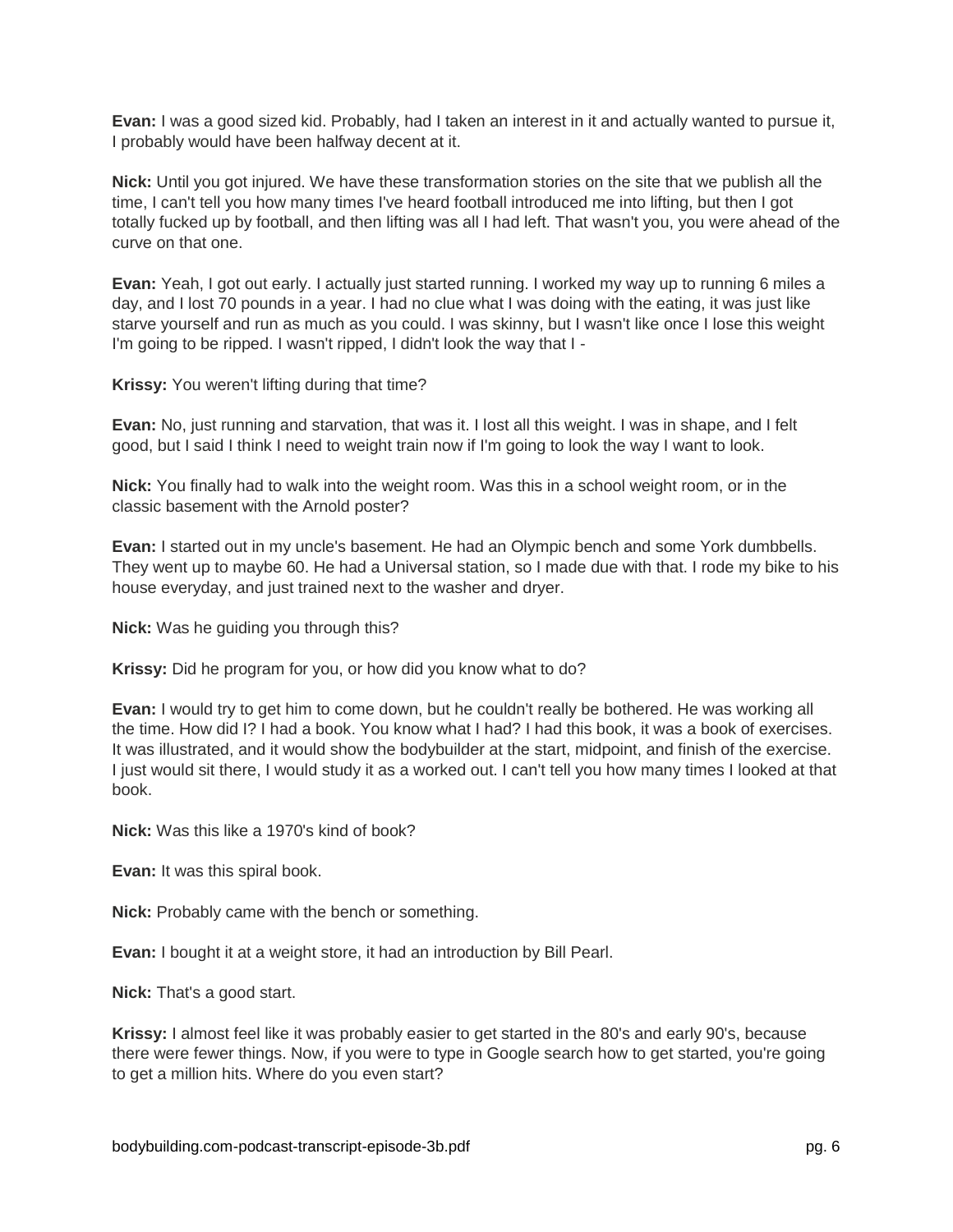**Evan:** You're so right.

**Nick:** Half the people are trying to convince you to perform at an elite level. A book might actually help to speak to you at the level you're at.

**Krissy:** You want to do a basic squat, but instead you're going to get 400 variations on a squat, and none of them are going to be a basic sit down stand up squat.

**Evan:** Before you even try doing the squat, you're just going to be confused.

**Krissy:** Yes, exactly.

**Nick:** You had a bench press bench, or did you have a squat rack too?

**Evan:** There was a bench, but it was a squat rack, it was just welded steel, it had steps in it.

**Nick:** With a dip station on the back? I think I've heard you talk about it.

**Evan:** That was a bench I bought later. I had my dad buy it for me one year for Christmas. I loved it, I used the shit out of that bench. It was just in the basement, and I think it was a blessing, because years later my cousin was working at a gym, and they gave him one free membership to give to a family member, and he gave it to me. It became evident to me then, because you're going to this gym and you now have access to all this shit that you didn't have before. What I found, was after a couple weeks of it, I was just doing what I was doing in the basement. Really, only having a barbell and dumbbells, I learned how to do exercises with just that. You had the barbell row, and you had a dumbbell row and deadlift, and squat, and I don't think there was even a hamstring cross, so I had to use a dumbbell between my feet to do a hamstring curl. It was great, that was great, because it teaches you all the fundamentals. You learn that way. So when I went to the gym, I saw that you could mainly take half this shit and throw it out, because none of it is really useful. I think it was a blessing starting off with not much.

**Nick:** The classic Animal lifting videos, and even these videos, they take place in these woodpaneled gyms that feel like an uncle's basement.

**Evan:** That's the best stuff, it's really such a shame that gyms like that have gone goodbye, because there's just such a sense of community in gyms like that, and it's just raw, and it's raw in such a good way, because it's basic. Whether it's just guys, or it's guys and it's girls, nobody cares. No one is worried about what someone else is wearing, or if someone is overweight. No one gives a shit. You got a goal, and you're working towards it great, you're accepted. There's no sense of community in any of these corporate type gyms, and it's just weird. Maybe it's a societal reflection too, just where we are as a society.

**Nick:** One of the thing that bugs me about new gyms is they all have the same things, it seems like. Those sorts of gyms, when I watch you, there's some other videos that Frank McGrath is in some of these gyms that he says I can't believe there's this one totally weird thing that is no place else. Maybe it's some handle, or it's some pullover machine.

**Evan:** How great is that, because a lot of times those things came from members. You'd have a member that is a welder, or something like that, and they thought of something, a way to try to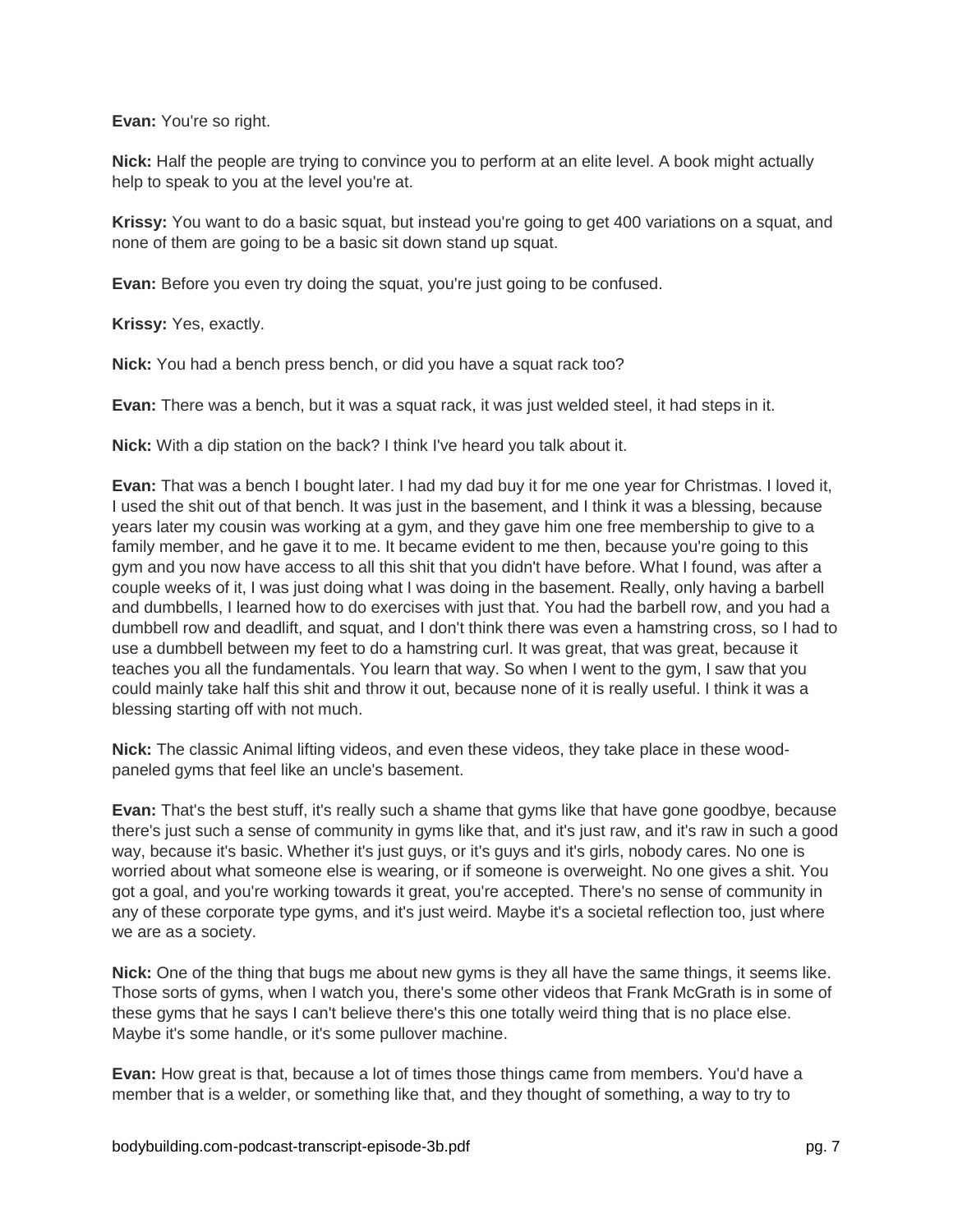improve what they were doing. It was heartfelt, and it was real. No one is even thinking about that now. They go to the gym, they use what's there, and that's it. There's no thought beyond it. There was a sincere, genuine desire to improve things, and to be better.

**Nick:** Who was the first bodybuilder that you knew?

**Evan:** That's a good question. Professional?

**Nick:** The first one that showed you that this person is not just a lifter, he's a bodybuilder. Your first vision into that world.

**Evan:** The first gym that my cousin got me a membership to, there was a guy working out there, and he was probably the first guy that I saw that really looked like a bodybuilder. He had a very small waist, and a very big chest, and he would wear shorts that are pretty short, and you could see he had great quads. He was always tan. He looked like a bodybuilder.

**Nick:** Did you interact with him, or was he someone that you just looked at?

**Evan:** A little bit, but that's another thing too. If you were going to interact with a guy at the gym, that's something that you earned, and it took place over the course of maybe a year or two. You weren't going to go up to the guy and bother him, because you have respect for him and you weren't going to disrupt his workout. In reality, you're thinking who am I to go up to him, and I'm going to wait until I have something meaningful to ask him, and I'm going to make sure that it was worth bothering him for.

**Nick:** Not just like, "Hey, what muscle does that work?"

**Evan:** Yeah, that's something that's changed too now. With the access to people via social media, the respect for other people's time and their interaction has really decreased, because people will ... I'm not offended by it, but it's ridiculous. People will just send me a direct message on Instagram like do you mind putting together a workout for me? Sure, I'll get right on that.

**Krissy:** Like I don't have anything else to do with my time.

**Nick:** Instagram and Twitter have the wildest comments, like "I want to lose 10 pounds, what do I do?" You just get thrown into a conversation that has nothing to do with it.

**Evan:** Which to me is so absurd.

**Nick:** Somebody who is just lost.

**Evan:** I don't think they even really care about your answer. I think they're just ... I've had people, the classic thing is you're out someplace, and someone just comes up to you with a drink in their hand, and they're like, "Hey, how do I lose this ... ?"

**Nick:** They do that cold therapy where they freeze it and massage it off. That's what you do.

**Evan:** Come one, let's just talk about something else. You're not really asking me this seriously. I would never do that to someone.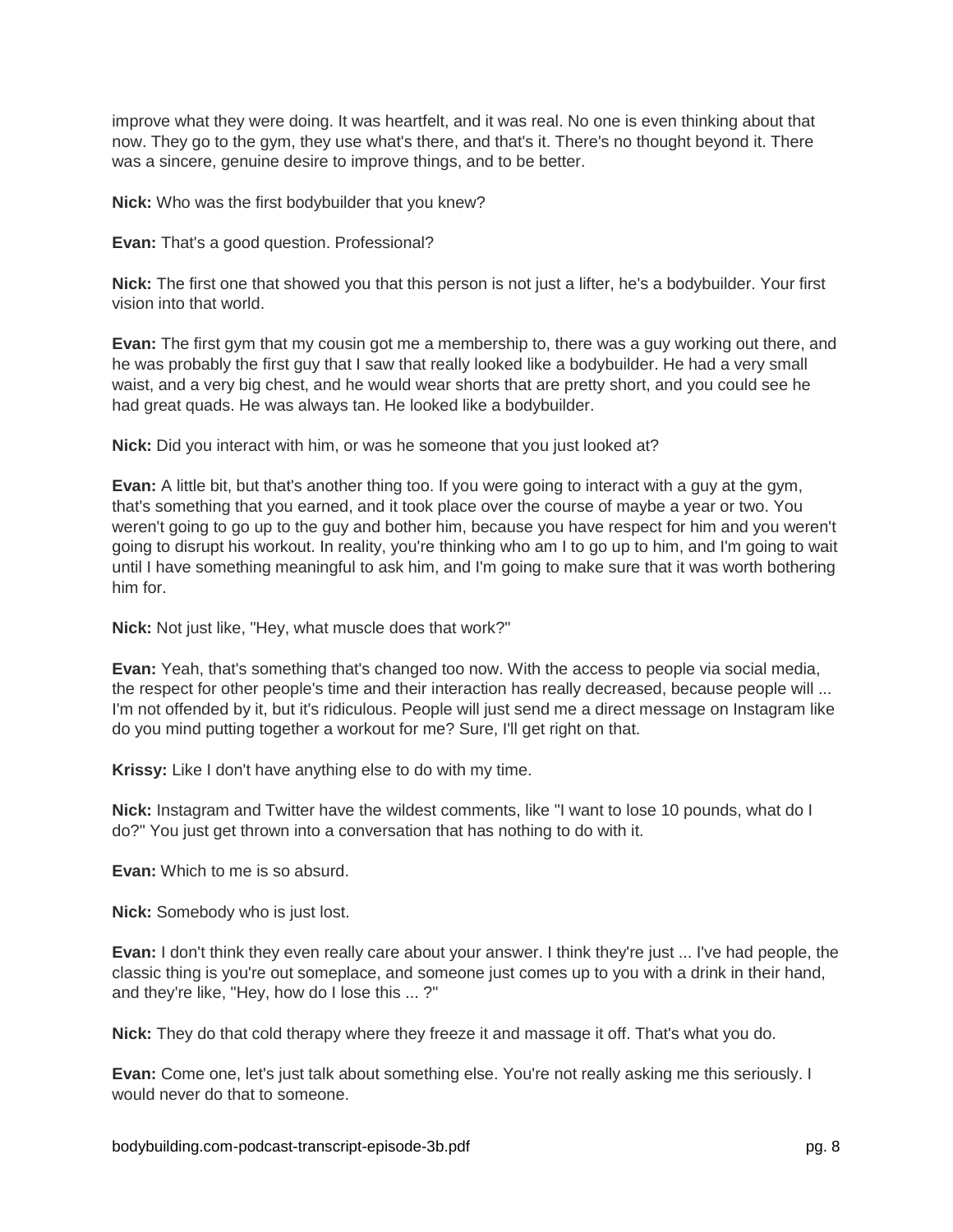**Nick:** We're still at the beginning of that story. Now you are that guy, right? How did we get from one to the other? Who guided you from point A to point B, or did you guide yourself?

**Evan:** I was always very lucky in that I had people willing to offer me their help along the way. I was always very diligent, I was very serious in my effort, and when I had someone that was willing to help, I think it made a big difference.

**Nick:** You saw the value of that?

**Evan:** Yeah, absolutely. For me, I had just graduated college, and I was one year out of college. I was training at a local World Gym, and there was a guy who joined. I was a member before him, I don't know where he came from, and at the time I didn't know where he came from, but he was a big guy. We had became friendly, and we started working out together. I knew that he had competed, and as we became friends, we started training together regularly. He said, you should really do a show. I said it's something I thought about, that would be cool, I'd like to do it eventually, but I don't really know much about it.

**Nick:** You were training like a bodybuilder, with a split at that point?

**Krissy:** All through college, you trained, but never thought about competing?

**Evan:** I thought about it, but I didn't know the first step, I couldn't even tell you what the NPC was. I always say I was such a terrible fan of bodybuilding in that I never bought magazine subscriptions.

**Nick:** You bought action figures.

**Evan:** I bought food.

**Krissy:** I was going to ask what your diet was. When you were training, what was your diet? Were you still following a pretty clean eating style? Especially in college, too.

**Evan:** I lived home, so I was able to eat well. I learned early on the value of nutrition. Once I had got over the whole running thing, and semi-anorexia-

**Krissy:** Trying to get Nick to get over this whole running thing isn't working yet.

**Nick:** I'm not obsessed with it, I just like it.

**Krissy:** I know.

**Evan:** It's a great feeling.

**Nick:** Running in the hills and the mountains is just beautiful, I love the gym too, but there's nothing quite like it.

**Evan:** Running is excellent, it really is great. Once I finally got over that, and I realized that I needed to eat, I just exploded. From then on, I said food is important.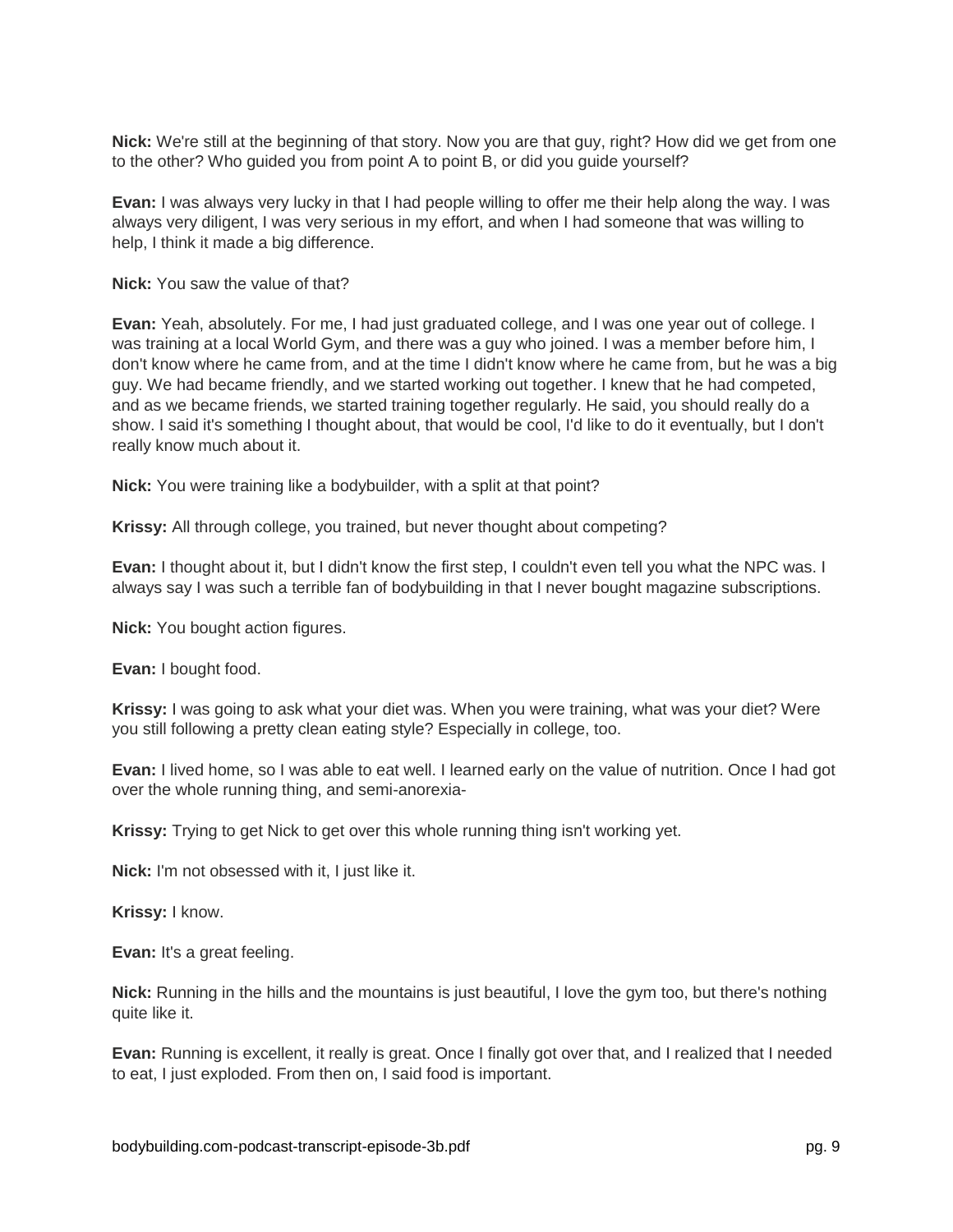#### **Nick:** It was just a quantity thing too?

**Evan:** It was quantity, but growing up, I always ate pretty well. We didn't eat a lot of crap. My mom would buy Raisin Bran and Total. My cousin got all the cool shit. He lived next door, and he got Apple Jacks, I'd go over and eat his stuff. My mom would never buy bad stuff, so I always ate fairly well. It was always kind of looked down upon, eating a lot of processed stuff. We never ate frozen meals or anything like that. Throughout college, I ate a lot, I ate pretty well. I grew, I got big. I got up to 285 at one point. Granted, it was a little fat, but very strong. Now it's after college, and I'm in a little bit better shape, I'm probably around 260 or so. I said I should do a show. There's one coming up in 10 weeks, perfect, going to do it.

#### **Nick:** A little show?

**Evan:** No actually looking back, it's a good one. It was in New York, and all the New York shows are strong, because there's a lot of competition. NPC show, NPC Atlantic States, and it's a pretty strong show. Along the way, everyone was like what show are you getting ready for? I would tell them, and they said how are you doing that one, that's your first show? Plus, you can't win that show unless you train up at the gym. I heard every reason along the way why I shouldn't do it, but I still just did it. Again, I think it was my ignorance that saved me, I didn't even know much, I just did it. Really, if you are someone who has never competed before, and you go to a bodybuilding competition, and you see what the guys look like in top form, you say, "Oh my God, wow!" Even now, if I go to a show, even if i go to a local show and I see guys in shape, I say he looks very impressive. For someone who is 23 years old, never competed, had I gone to that show and seen the past winners, I probably would have been totally freaked out. I would have said there's no way I can compete with those guys. Not realizing that I too, could get in that type of form. I dieted for the show, I did it, I ended up being 225 on the dot. I was at the top of the heavys, and I was peeled. I busted ass for that show. I suffered. I remember being 3 weeks out from that show, and you get to that point where you're driving in your car, and you get someplace, and you have to get out and you can't move. Not because you're tired, but you're anchored. It takes you 10 minutes to move every time you have to move.

**Krissy:** Did your friend that convinced you to do it, did he program that for you?

**Evan:** No, I was always making myself suffer.

**Krissy:** Okay.

**Evan:** I never had a problem dealing with the pain or things like that.

**Nick:** That's what I think the hurdle is for a lot of people. They look at the physique on stage and think I can never do that. When you're hanging out in a bodybuilding gym, and you see the extent to which people are willing to suffer for it, that could also scare you away if you're not ready for it. It seemed like you were on board.

**Evan:** You have to like pain to some degree.

**Nick:** Right.

**Evan:** I guess probably because I associated pain with progress, or growth, that I embraced it. I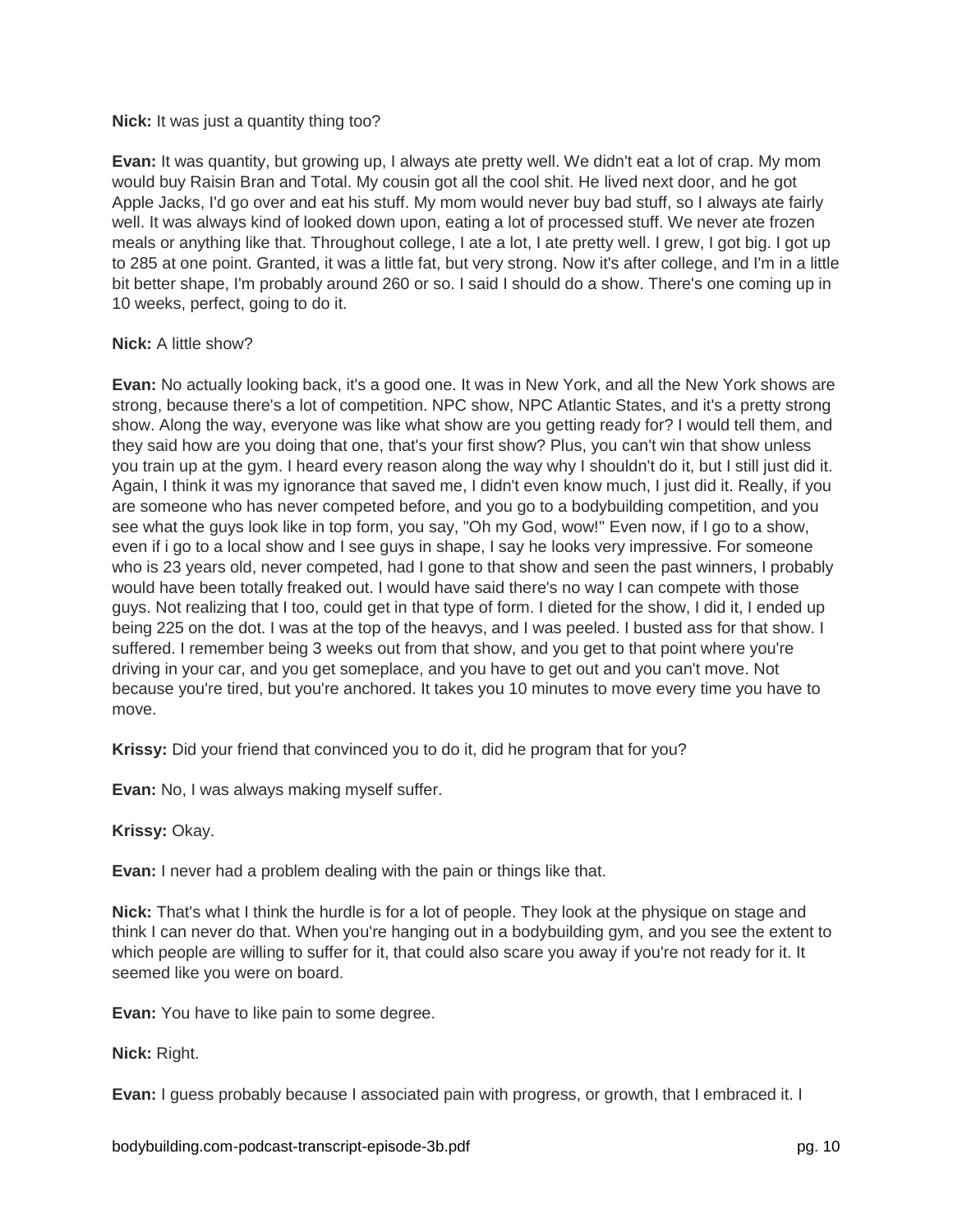always figured that hurt like hell, it has to be good for something. I ended up winning the heavyweight class, and I won the overall. Still do this day, it was one of the most awesome experiences of my life, it was one of the most meaningful shows that I ever competed in. It was something I'll never forget. After it was over, I just went back to life, I just went back to working, and I really had no further expectations or aspirations, now I'm qualified. I'm going to go to this show, it was just something I wanted to do, and it really was only going to be something I just did once to do it. About a full year went by, and I went to watch the Nationals in Atlanta, someone talked me into going. They said you should go and watch this show, because I think you should compete in it. I think if you go and watch it, you'll feel like you could compete in it. I went, I saw it, okay cool. A lot of guys there that look bigger and better than I think I do. On the way back I'm sitting in the airport, and Dave Palumbo ends up sitting next to me. We end up taking, and you won the Atlantic States, and what are you doing next? Nothing, no plans. You should do the Junior Nationals. Okay, when's that? June. All right. I'll help you for it. I end up doing it-

**Nick:** You were back up at 260, 280?

**Evan:** Back around 280. Again, not in great shape, like I never tried to stay in any kind of shape in an off season, I just stayed big and strong. He helped me for that show, and I ended up winning the super heavyweight, the super heavy class, and the overall. I started to think okay, maybe I should do another show.

**Krissy:** Yeah, I'm pretty good at this.

**Nick:** Maybe there's a career here?

**Evan:** Even then, I still wasn't thinking career. It wasn't even on my mind. Dave said look, you just won the Junior Nationals, you absolutely have to do the Nationals later. Let me give you an idea of where my mind was at. My girlfriend at the time, now wife, was with me at the Junior Nationals. We had only been together at the time 6 months or so. It was kind of like a crazy introduction. It was prep and everything, and it's very out of the ordinary. She had come out to Chicago with me to the Junior Nationals, and the night I won, Steve Blechman the owner of Muscular Development said I want you to come to California tomorrow, because I want to shoot you for our cover. I said that's cool, and I remember thinking, because I said to Dave, what about Erica? I don't want to send her home by herself. She's been with me this whole time, and I feel like that would be messed up. I would just say I have to do a photo shoot, I'll see you at home. When I talked to Steve, I actually said to him I'll come, but you have to pay for Erica, which isn't really a big deal, but at the time I was only 24, and I look back and most people wouldn't have had ... Some guy gives you a cover opportunity, and you say I'll come, but you're going to this for me. I really didn't care to be honest. If he had said no, I would have gone home, I wouldn't have even cared. I wasn't even thinking that I'm going to make a career out of this. Even then, she was more important than that. He said yeah sure, no problem. She came, and it was cool, and I got on the cover of a magazine. Later on that year I did the Nationals and I didn't win. I took second to the guy, we were both in the super heavy class, and he ended up wining the overall, and he was tremendous. I came back the next year, and once I took runner up at the first Nationals, I said now it makes sense, I have to do it again. I think that's when it became-

**Nick:** Between that first one and the third one, fifth one, seventh one, was there less pain, or did you figure out that I did it wrong the first time, or did you kind of think this is really part of it, I kind of did it the right way every time?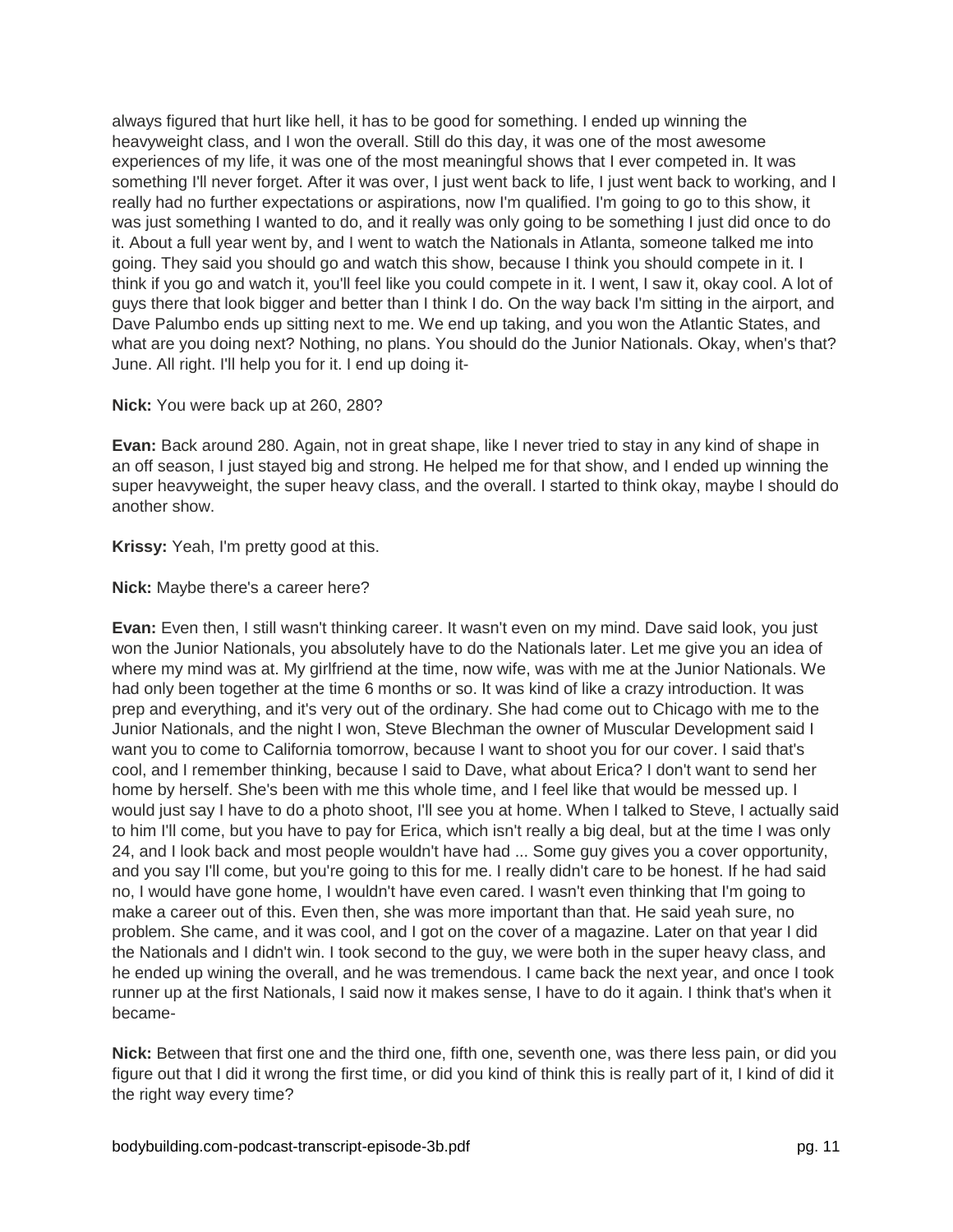**Evan:** I've had a couple ... Each prep is a little different. I've had some that hurt like hell, it's just so bad, and some that weren't so bad. It wasn't always correlated with how well I looked. It was tough to figure. Did I do it perfectly the first time around, no. I got to say, I hit it pretty good. It hurt, but I looked really good, it was some of the best conditioning I ever achieved. As you progress, there's such an emphasis in bodybuilding on size, so there's that ever-present pressure. Sometimes conditioning ends up taking a back seat to it, which I don't prefer. I like that look of super hard, and super conditioned, even if it's a little smaller. That's that.

**Krissy:** Has your training and diet changed a lot with the prep? Obviously, like you said with each prep it's a little bit different. Assuming there's tweaks, but I've heard some competitors that they might try more of a keto approach, or they'll go a few weeks where they'll go keto during a prep. One prep, they did all their cardio was low intensity stready state and another prep they did all HIIT. They're constantly trying different methods. Have you been pretty consistent on all of it, or have you tried some different things?

**Evan:** That's a good question. The first time around was high protein, low carb, low fat. When I worked with Dave, it was keto approach, and it worked well. To be honest, I don't feel that the keto approach is ideal for bodybuilding for a couple reasons, mainly because when you attempt to carb up for the show, your body, because you haven't been consuming large quantities of carbohydrates, and now all of a sudden you're going to carb up, it doesn't work. I don't know if it's an enzymatic deficiency, or what it is, but the body just doesn't really. If you cut anything out of your diet for a long time and then re-introduce it, the body just doesn't take it well. You're eating all these carbs, and you're getting full, hard and tight, you're just farting a lot.

**Nick:** I've heard that. They say keto is great, but when you go back to carbs, your body just goes I thought we were going the other way.

**Krissy:** It's like when you take out dairy and put it back in, like you said, it's all enzymes. Your body has enzymes that break down carbs, like it breaks down dairy or anything else, or protein, or fat, and when you start to limit that, your body's not going to be making those enzymes because it's conserving energy. Why would it waste it making those? Exactly like you said, it's just not going to function correctly. You're bloated, you're farting, it's just not pretty.

**Evan:** It doesn't work out good. Like I said, throughout the process and the prep using a ketogenic diet, you feel very good. I felt great using a ketogenic diet. My energy was very stable, my mood was stable, I slept great, the pain goes away, because I think your inflammation is so low from the absence of the carbohydrates.

**Nick:** They're not all greased up by fat.

**Evan:** Yeah, I think it's actually, dare I say, a health way to eat. I just hate to eliminate any one thing for too long or whatever, because I do think carbs have their benefit, they keep your metabolism up.

**Nick:** We live in a world of carbs, too. You're committing to being an outsider at that point.

**Evan:** Yeah, it's very easy to follow a ketogenic diet, you'd be surprised, because you can get protein anywhere. A chicken breast, a piece of fish, et cetera. A salad is always available or a side of vegetables. You can buy nuts at a gas station. It's not hard to pull it together. You will get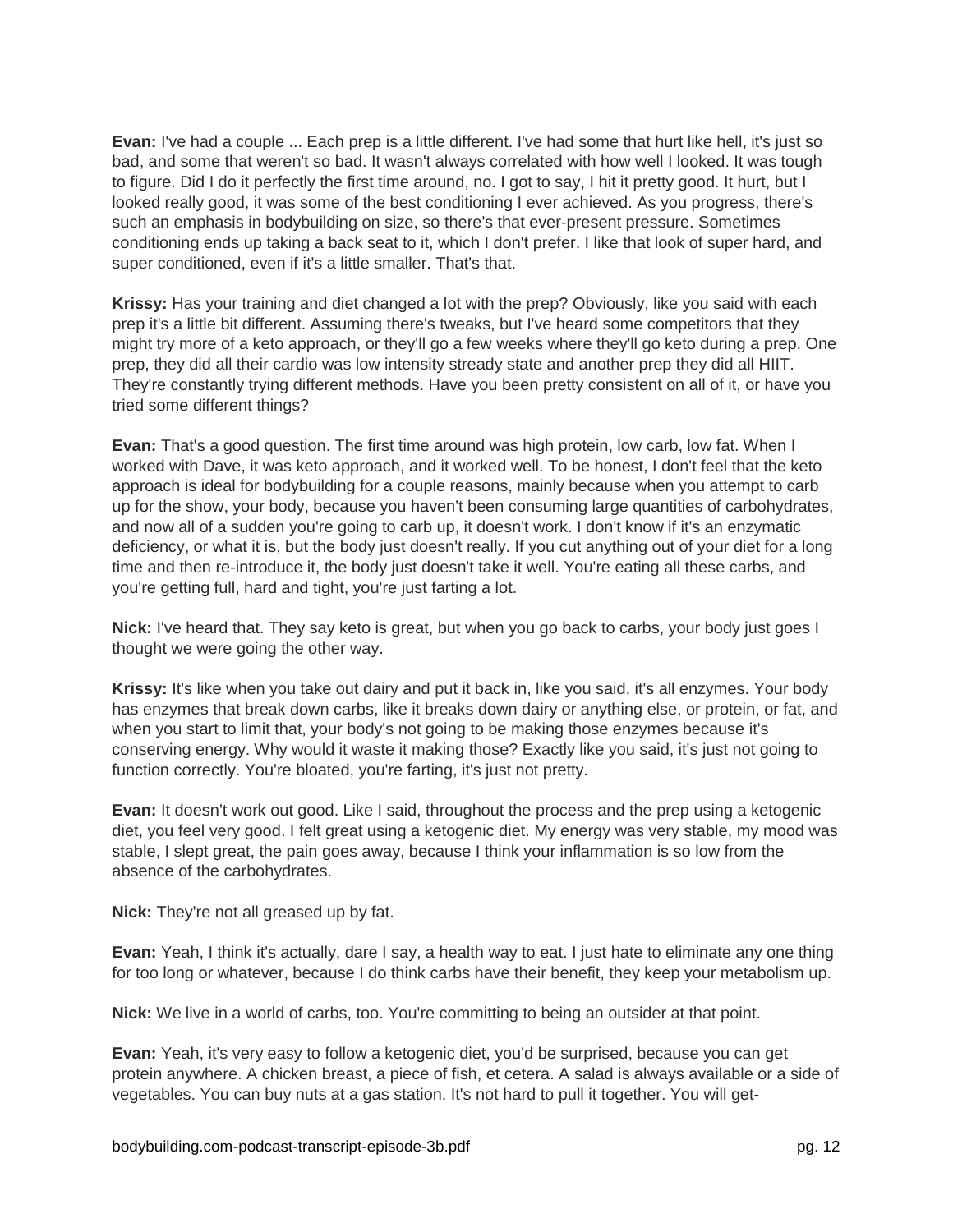**Krissy:** Judged. People will judge you.

**Nick:** You're going to be eating different than your kids, your friends, I'm going to just watch all the rest of this forever. No more beer.

**Evan:** I don't think it's good to just eliminate something indefinitely. That goes for veganism, or anything. I think anything that is just too extreme. If you were going to say that I think the over consumption of animal protein is not good for you, I'd probably tend to agree with you. I would say okay great, but what's to preclude you from ever again having an egg or a piece of fish? If it was once a week, if it was once a month, I think to say I'm never going to have it again is crazy, to be honest.

**Nick:** Especially with eggs.

**Krissy:** I love eggs.

**Evan:** To be honest, I think you are meant to consume animal protein, from an evolutionary perspective. I don't think veganism makes a ton of sense, but I can certainly understand the things that they find an issue with. Whether it's the treatment of animals, yeah, a lot of it's terrible. Even the argument about domestic versus wild animals. From an evolutionary perspective, there were no domesticated chickens and cows, it was different animals, so that makes sense, I get that. I don't think it's beneficial to forever remove an animal protein sources from your diet.

**Nick:** That makes sense, yeah. I want to talk a little bit more about size, because I think it's so interesting to people who think of a guy like you, that he's just so much bigger than me. You've been that runner guy, and then you got up to 280. How different did that feel, that extra 100 pounds? Day in and day out, does it just feel fundamentally different?

**Evan:** I think because I was a bigger kid growing up, I have friends that hit 220 and they were like I'm so out of breath. I think I can carry weight pretty well, I think I'm kind of suited for it. I don't think I'm meant to be 150 pounds. 150 pounds, 160, I felt like lightning. I felt like I weighed nothing. It was actually good in a way. I think even if I were to stop weight training now-

**Nick:** Or just stop eating-

**Evan:** I don't think I'd ever be under 220.

**Nick:** I remember asking something like this to Jay Cutler once, and he was like my natural weight is somewhere around 220 or 230, probably.

**Evan:** Yeah, Jay is a perfect example, because he's not a little guy.

**Nick:** Is that where you'd put your natural weight, like I'm going to stop eating to keep this up and training to keep this up, you just fall down to about that point?

**Evan:** I think if I eat 3 meals a day, and stopped working out, I would still be well over 220.

**Nick:** Interesting.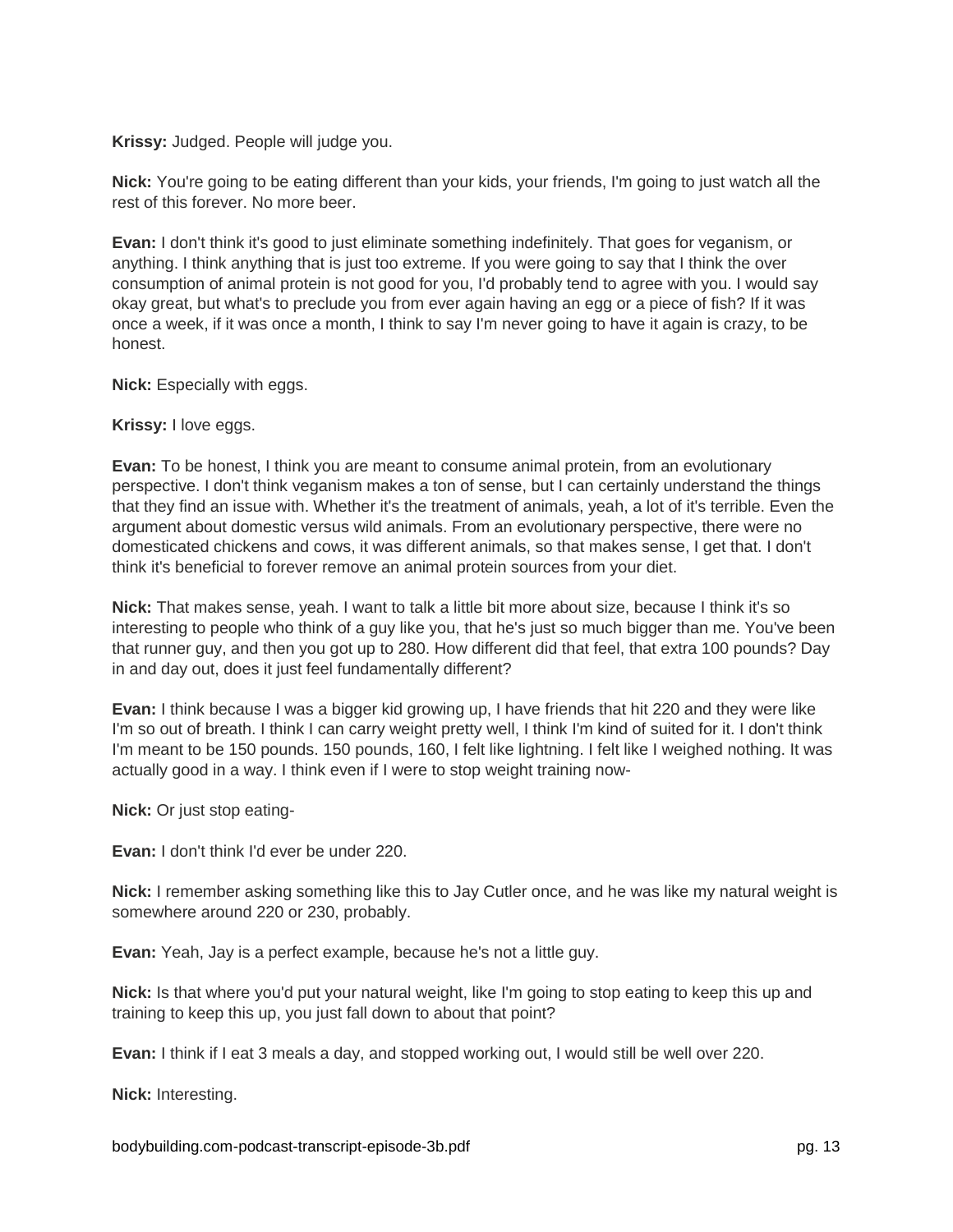**Evan:** Did I feel different at 280? I felt a lot more powerful, definitely. To be honest, I was at two extremes, 160, or 280. I probably felt better at 160, but it depends on what you ask me. Better just walking around, better at 160. Better walking with 500 pounds on my back, 280.

**Nick:** Gardening, or picking a kid up off the ground, how well does your body serve you for that kind of stuff?

**Evan:** It's okay. To give you an example, earlier on in the year, it was springtime, and I had a lot of dirt. It was like 15 yards of dirt delivered to the house. Some was for the garden, and some needed to be spread to the front of the house, et cetera. A friend of mine, he was a young powerlifter, he was maybe 190 or so. He's in good shape, he's young, maybe 21 or so. He does landscaping and things like that. I said I've got work for you, I'll pay you, he's a good worker. I worked alongside him all day. I got to say, I outworked him. I could keep going, my stamina is pretty good.

**Nick:** You've got that cardio too, you got your ritualized cardio. A powerlifter might not have that.

**Evan:** That might be it, yeah. I walked away that day feeling pretty good, because he's over 10 years younger than me, he's a lot lighter than me and I did all that. I trained my legs after.

**Krissy:** I think too, sometimes there's a huge difference between someone who's maybe 180 versus 260, 270, you look at muscle mass, or just their training experience. They're going to have someone your size and training experience, higher bone mineral density that's going to weigh more, versus someone who is more sedentary. Higher muscle mass is going to carry more water, that's not going to slow you down or make activities and daily living any more difficult. 250 with a higher muscle mass versus 250 sedentary fat mass, obviously that person is going to be much more miserable. I think sometimes when people just hear, geez, you weigh 270, how are you doing these things? Visually, they're like this is a completely different picture than what's going on.

**Nick:** Also, now that serious training seems like it's more popular than perhaps in any point in my life. On TV, online, you just hear people training more intense. There's this culture of self care that kind of goes up around it, like I have to go home and do Netflix and stretch, or I got my torture devices. I'm always working on the mobility of this, or cranking on whatever, infraspinatus, my armpit hurts all the time. How much upkeep do you feel like, compared to a normal person on the street, your body requires?

**Evan:** A lot more than I used to. I think the cardio helps a lot. That's such a huge thing. I never used to do cardio in an off season, not because I was lazy, but I always felt like I like to keep things that ... I don't do them in the off season, that way when I do them pre-contest, I'm very responsive to them. It was always like I didn't want to start doing it year round, and then I have do more of it pre-contest or I don't respond well to it, but not doing it now, it's not from a fat-loss perspective, it's not like I'm doing it because I'm trying to stay in shape. I'm doing it because blood flow is so important, and getting your lymphatic system going, and circulation, and movement. The body is meant to move. Now, I do a lot of work on the computer and stuff, I have a lot of clients that need help with nutrition, et cetera. I find myself sitting at a desk all day, and that is terrible. I feel like that's the one way ticket to death.

**Krissy:** Preaching to the choir here.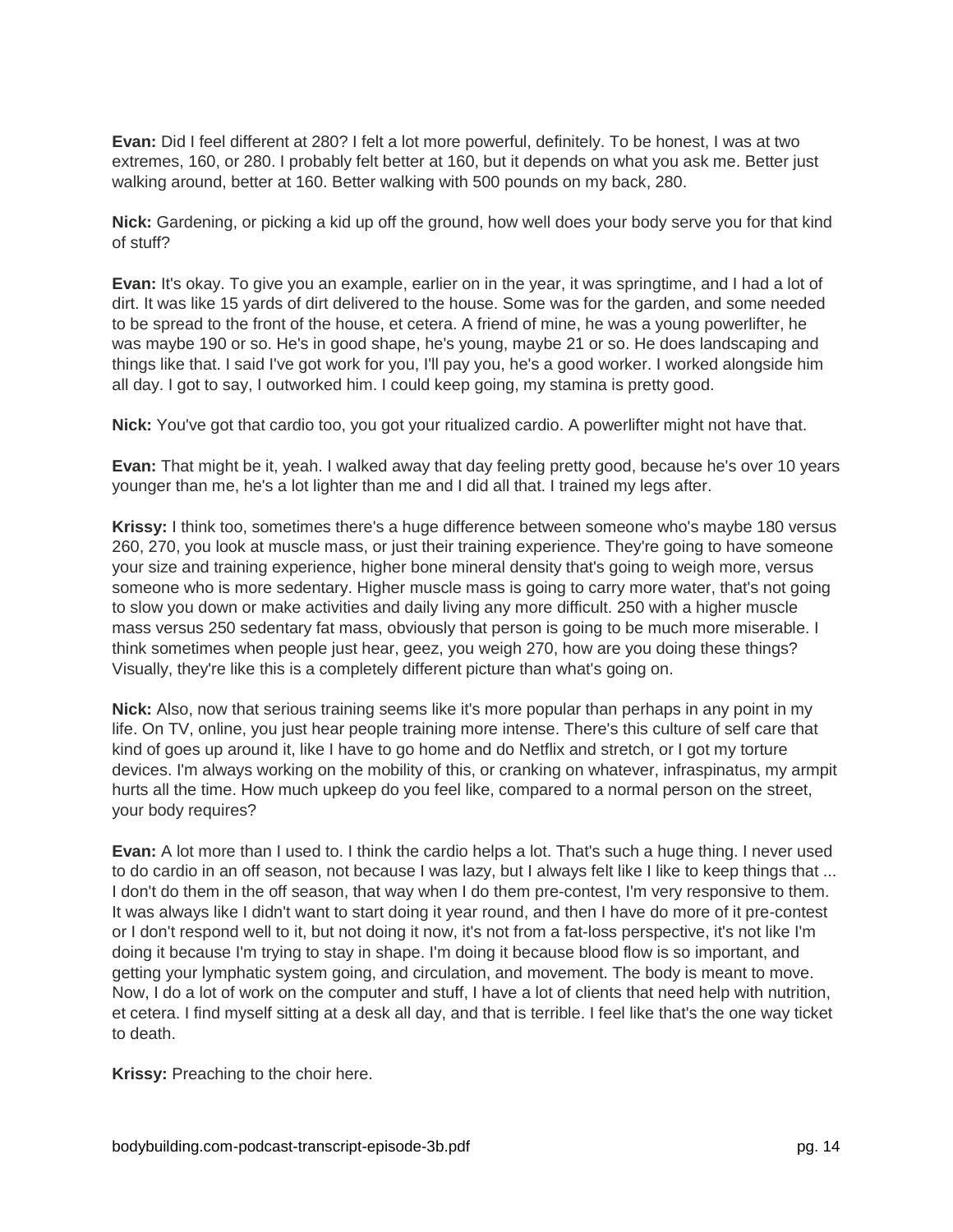**Nick:** How do you do it? Do you stand, sit, kneel, move around?

**Evan:** I make sure I do cardio regularly, and also, I get up every so often. I walk around, stretch, go outside and get some fresh air, and then go back inside, whatever it is. Personally, I find that if I did manual labor everyday for the rest of my life, I feel like I'd live forever. I think that inactivity is one of the worst things. Even if you go to the gym and you work out hard for an hour a day, it's great, but it's not enough. When you're active all the time, the body just loves movement, I think. I think that's ideal. I wish I was on my feet all day.

**Nick:** Right up until you're actually doing it 7 days a week, working construction.

**Krissy:** I take it all back.

**Nick:** It's an interesting narrative to dig into, because I feel like hard training does kind of glamorize manual labor, but manual labor also develops a hump on your back and things like that, you know? We're privileged to be able to pretend to do that kind of stuff. One other thing that's interesting, talking to somebody who competes on a high level, and I'm reading a book right now by a guy who's a really literary guy. He's a fiction writer, and an editor, but also really seriously into bodybuilding when he was younger. He talks about how people think that this is just a bunch of bros, but you don't get it, this is actually performance art at the highest level, like a ballet dancer, like somebody else, not just a classic, my body's a sculpture. It's a totally artistic expression. As you got more serious, did that make sense to you, or is it still just you doing what you love?

**Evan:** I can tell you that I was never one of those guys who ... I met guys who didn't even care if they won or not, they just wanted to do their routine. You could have given me the training and all that, and I could have dieted for the show, and if the contest took place in the gym I'd have been happy. I was really never one for theatrics, or the limelight, or even performing. For me, it was always like cool, I'm in front of a crowd standing in my underwear. For me, it's not natural, to me.

**Krissy:** It is for Nick.

**Nick:** If you're on board with the competition-

**Evan:** Oh yeah, I do it.

**Nick:** I want to win, that's the price you pay, right?

**Evan:** For me, it was always more of a formality. I was like, this is what it takes.

**Krissy:** It's not so much that I'm training to put on this outfit, it's more to see that final package, which happens to include having to wear this.

**Nick:** You take a magnet, you put the posing suit on the fridge so you have to look at it every time you eat.

**Krissy:** That's what I do for spring break, I put up the bathing suit, like stay out of the fridge.

**Evan:** I think there's two kinds of people. There's the people that train for the show, and then there's the people that train for the training. They like the training and the dieting, and then there's other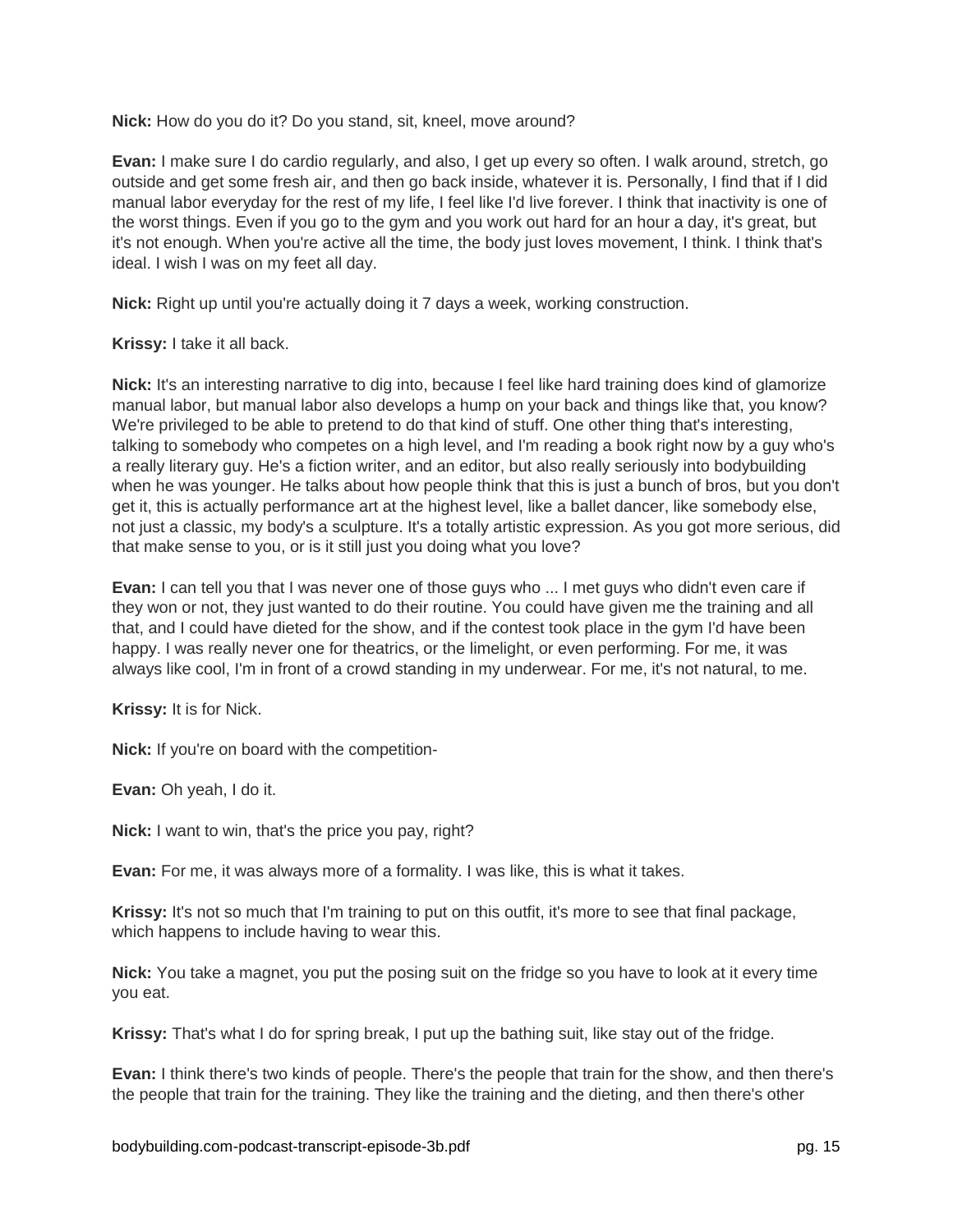people that do that just to get to the final stage. For me, it was always that I like the training, I like the dieting, and I would do that whether I was going to get on stage or not.

**Krissy:** I think those are the ones that are successful, because that's how you can continue to do it show after show. You're not going to be successful every single show. I just don't think you're going to win every single time, and the only way to get back to do another show after you lose a show, is to enjoy the process of doing it.

**Evan:** You have to like doing it, or at least love to hate it, or something.

**Nick:** At the same time, is the show even necessary after a while? When's the last time you competed?

**Evan:** I competed earlier this year in Ohio at the Arnold, and also at the Arnold in Melbourne, Australia. Is it necessary? I think it is, I think to some degree, because training just to get in shape, or training for a show are definitely two different animals. When you know that in 16 weeks I'm going to be on stage in my underwear, being out of shape is not an option, you know what I mean? It is constantly on your mind. Training to get in shape, you know that if it's so and so's birthday, if I have a piece of cake, maybe it won't kill me. It's different. I suppose if you were ... Can a person approach it the exact same way and seriousness and diet for a show, and just diet the exact same way they would for a show? I suppose they could, but for me, I think where I'm at in my career, it's good to, and I have actually come to like it more. It puts you in front of people, and it allows engagement with people, and that's valuable.

**Nick:** As a pro bodybuilder, you're a relatively young guy still. You look it. There are guys on the Olympia stage who are well into their 40's. Is the idea of doing it another 10 years, another 12 years, does that make you go hello, or do you think I can maybe do that?

**Evan:** Probably like 5 years ago, I probably said I have 5 more years left. Now I'm here, and I feel good. Interesting story, a kid that I train, his wife is the head of an ultrasound unit at a hospital not far from me. He asked me one day, he said would you be willing to come up on a Saturday morning? She knows you've been bodybuilding, and she'd be curious to look inside.

**Nick:** Under the skin, that would be fascinating. Can we do that today?

**Evan:** Hook me up. I said sure, and then I thought about it, do I want to know? You assume that doing this at this level, there has to be some repercussions. Does anyone really get away from it under the skin? I wasn't expecting to hear anything catastrophic, I was expecting to hear, this is because of this, or this is a little enlarged. I was expecting to hear your heart's a little enlarged, something like that. Surprisingly, she looked at everything. Liver, kidneys, spleen, pancreas, thyroid. She found a small nodule on my thyroid, which a doctor had told me about in 2009. I didn't worry a lot about it. Another guy came in, and he looked at my heart. They said everything was perfect. He said I can't believe it, your heart isn't even enlarged. The wall, the thickness, everything looks right. He says I'm really surprised, considering your size, and you're a bodybuilder, et cetera. She was even able to look at some arteries, and check if there was plaque formation, nothing. I don't know the extent of what you can or can't see in a ultrasound, but I said to her, if you saw something, you wouldn't not tell me, right? She said, no, believe me, I'm looking, I live to find things. I left there surprised, but also feeling really good, feeling like that's good to know. I've always tried to be semiconservative, relatively speaking. Not abusing things as much as possible. I eat well.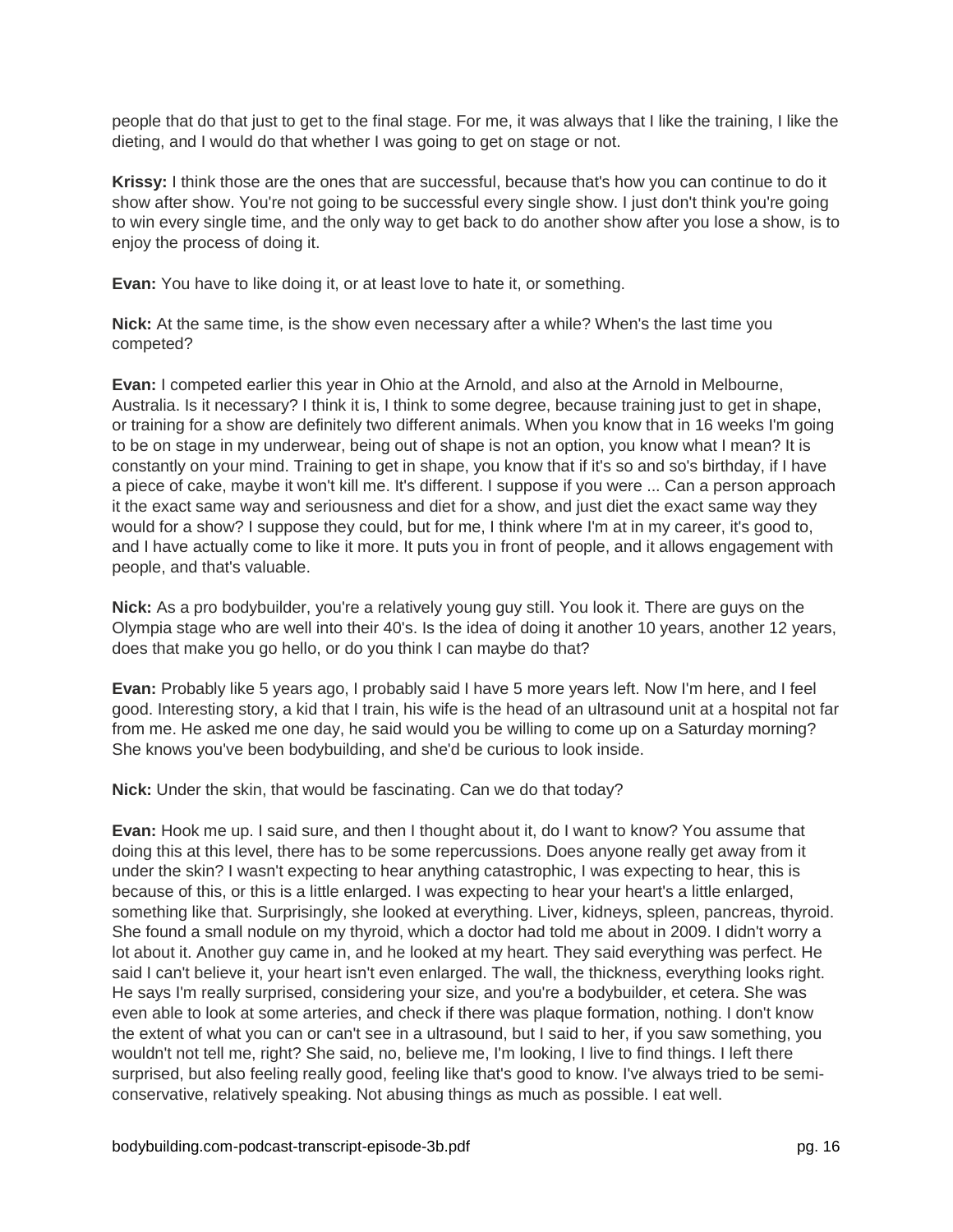**Nick:** All those veggies. The cabbage commission is endorsing him. Cabbage growers of the United States.

**Evan:** You see some bodybuilders kind of burn the candle at both ends. They beat up on their body in one regard to be competitive, and then they're also ... I know they do recreational drugs, or they smoke, or they drink. They don't eat well. I don't know, maybe it's not anything that I've done, maybe it's just pure luck.

**Nick:** Clean living is underrated.

**Evan:** I am such a huge believer in living a good life, and the power of a good lifestyle. I go to bed on time, eat well, try to keep stress under control, just try to live well. There's a lot of people that don't live well, and it doesn't depend on how much money you have. I know people with a lot of money, and they don't live well. Just the same, I know people who don't have a ton of money, and I think that they do live well. I think it's worth a lot.

**Nick:** Let's bring this around to the program that you're doing for us a little bit, too. It's an intense program, I've been working on it, I've looked at every single workout in it. Who do you have in mind, of all these people in your phases of your career, all the different people you've worked with, when you were writing this program, the [Iron Intelligence](http://www.bodybuilding.com/ironintelligence) that's going to come out later this week at Bodybuilding.com. We're trying to get the podcast up next week so maybe this can all be at the same time, who did you have in mind for that piece?

**Evan:** I definitely had in mind the younger lifter. I don't want to say just starting out, it could be someone who is literally just starting, or somebody who has been in the gym for a couple of years. Then again, to be totally honest, there's things that I need to remind myself of that I did in my basement, that I need to re-visit. The fundamentals never really get old. You really can't hear them enough, or practice them enough. It can really apply to anyone, but it's always most important to me, to try to lend some direction to younger lifters, because I think they get a lot of ... There's a lot of information, and not a lot of knowledge. The Internet is great in so many ways, it's crazy to think I actually saw people our age, we saw the beginning of the Internet. It didn't exist before. It's done so many great things, but it's also probably confused the shit out of people.

**Nick:** Programs are a dime a dozen, we give them away every single day on our site. Go somewhere else, you can find a million workouts and a million programs on muscle gain, fat loss. What can someone expect going through this 12 weeks?

**Evan:** I made a 12-week program. It's broken up into gaining strength, gaining size, and then putting it all together. Maintaining that size, and improving your condition. Does it have to be those four, does it have to be 4 weeks? If you're in week 3 of the first phase, and your strength is climbing, and that fourth week it keeps going, would I want someone to stop? I'd probably say, take the strength while you've got it. Don't say no to it. This was for the sake of putting together a program. What could you expect? Definitely, to get stronger, to reinforce the fundamentals.

**Nick:** Some of the strength workouts are 2 movements.

**Krissy:** One of the chest workouts is 2 movements.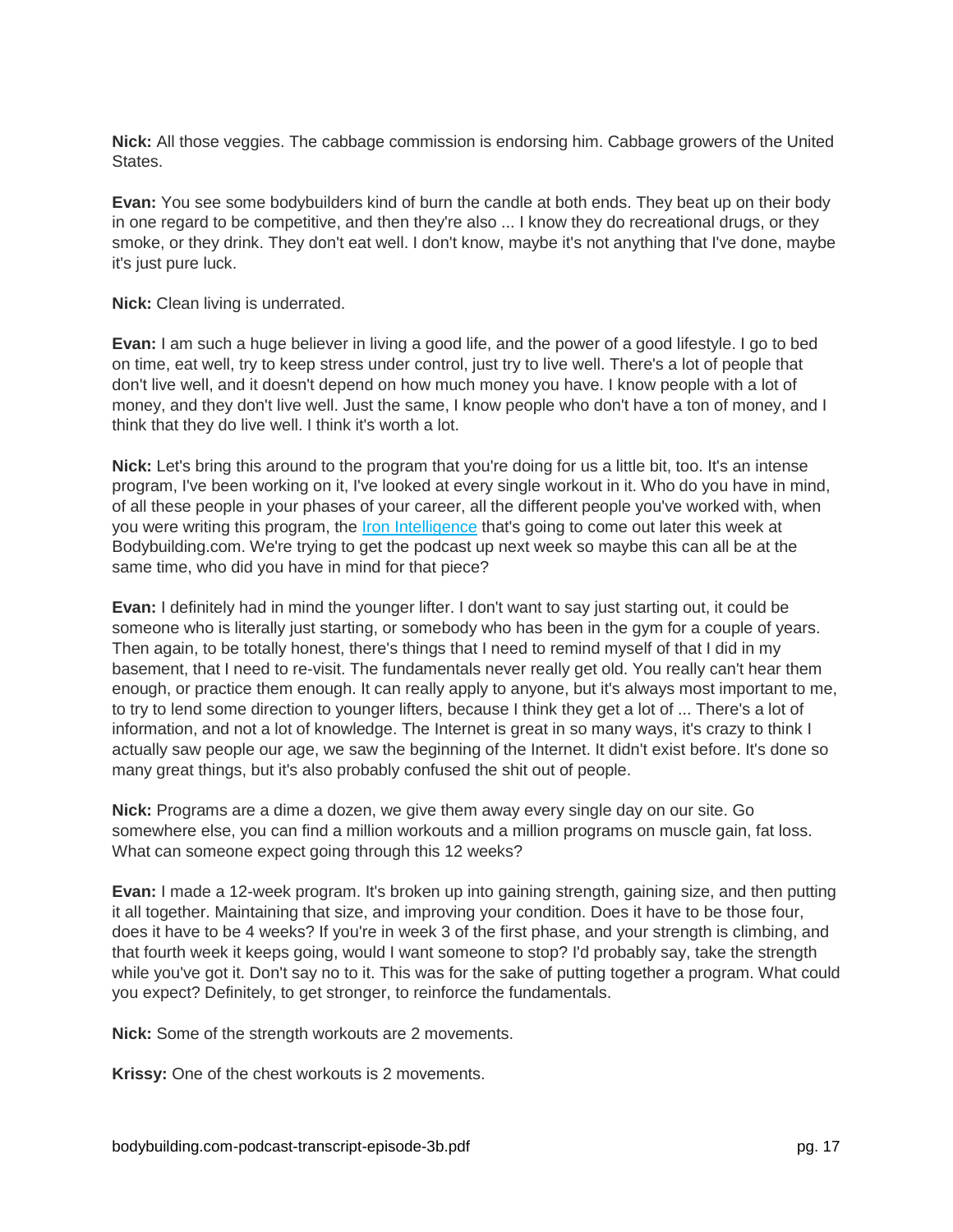**Nick:** The back workouts are deadlifts and rows.

**Evan:** When I started off, I thought I needed 50 exercises, I needed to spend 3 hours in the gym, and that was a lot of misguided effort. When I got older, and I started surrounding myself with people who knew better than me, and I learned that there was a difference between quantity and quality, there was a difference between working and training, there was learning what intensity actually is, and learning that in the beginning anything works. You can do everything wrong, and as long as you don't get injured, you're probably going to get a decent result. Everyone hits the wall, some people hit it sooner than others. The question always becomes, what do I do now? Most people will fail to properly ... They don't know what overload is, or how to induce it. I made it pretty far. Once I started training with certain people, I said wow, that's what training is, and then I experienced the whole different level of results.

**Nick:** Even in a 2-movement workout, you're like this is a lot harder than I expected it to be.

**Krissy:** You don't need all the bells and whistles.

**Evan:** I was getting ready for the [New York Pro in 2009,](http://contest.bodybuilding.com/gallery/contest/7942/contestant/25162/mode/jim/) and Oscar Ardon, who previously helped Kai [Greene] for a couple of shows, he had asked me what do you normally do for legs? I probably rattled off 10 things.

**Krissy:** Roll out the list.

**Evan:** He said that's a lot of stuff. We're probably going to do like 2 or 3 things. I was like, that's it? We did it, and I was like wow. There's a difference between doing it and doing it. Again, I was fortunate to learn from people.

**Nick:** That workout, is it shorter and more intense, or is it just more intense period?

**Evan:** When you're training with the proper intensity, you cannot train for so long. It's not possible. When a set consists of you're squatting, and you complete 10 reps, and that would normally be where you stop, because you're worried that if you go down for another one you're not going to get back up. You say okay, pause for 5 seconds and breathe. Get a few more. Pause, and now he's almost lifting me through the reps, and you're walking that fine line. I can't tell you how many times that we dumped the bar. You're walking that line between I'm going to come back up, or I'm not going to come back up. That is training. When everything gives, that's it. When it's done, you literally fold, most people won't ever get close to that, because it's not a comfortable place to be. It hurts. Your lungs hurt, everything hurts. Your body is telling you to stop, and you want to stop, but then there has to be that I'm going to keep going. That's where all the difference is. That is overload.

**Nick:** That's a pretty profound place to hang out too. That level of intensity, we don't have a lot of that in our lives. There are 3 videos in this package that are totally incredible. They're the first 3 workouts in the program, so it's not like you're going to go through this, and you're going to do this. You're squatting, you're deadlifting, and you're talking about it. Talking about that intensity in that head space. I was wondering, as you've gotten earlier, is that head space, that intensity still accessible to you? Is it more accessible?

**Evan:** It's actually more accessible. I don't mind the pain anymore. Unfortunately, as you get older, there's some wear and tear. Luckily, no acute injuries but there's some nagging stuff. Sometimes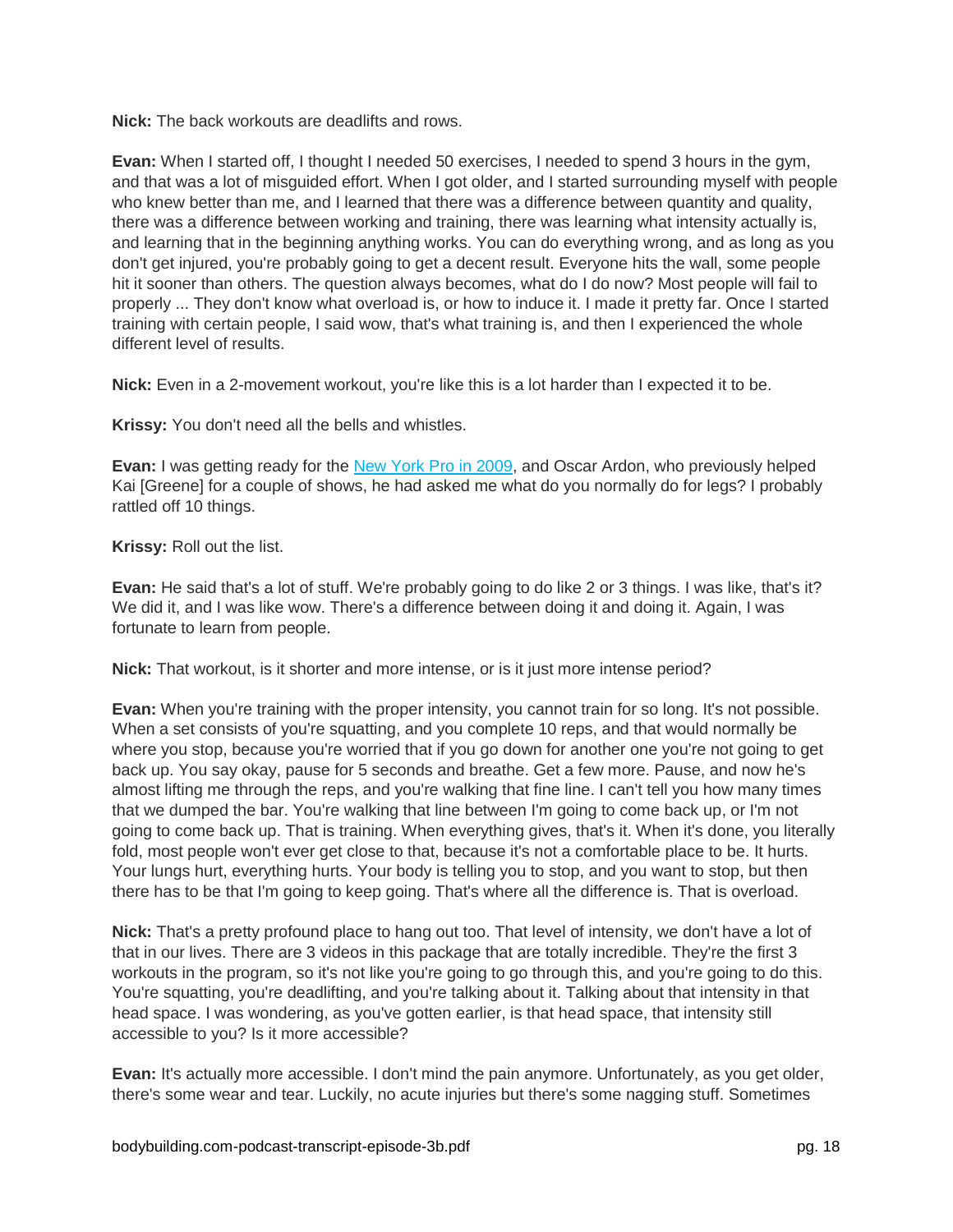you feel like you're walking that line between, okay I'm going to get that final rep, or if I go down for that one, is something going to happen? That might be the last one I ever do.

**Nick:** That's cool. There's the kind of urgency, where you're body has alarm bells going off, but we're actually going to make it through it.

**Evan:** I have friends that I have been training with for awhile, and we kind of laugh. We're not old, I'm 34. There's not a lot of miles, but there's some hard miles. We say, if we could have our body from when we were 20, forget it, we could rule the world.

**Nick:** Thanks for coming and talking with us. We've got a whole bunch of stuff planned for you in a couple of days. By the time this comes out, we'll probably have another video or two. Go to Bodybuilding.com, and check out [Iron Intelligence,](http://www.bodybuilding.com/fun/iron-intelligence-12-week-muscle-building-plan-main.html) it's a pretty impressive program that will rock your world. How do people find you elsewhere on the Internet? You're on Instagram, I know.

**Evan:** I'm on [Instagram.](https://www.instagram.com/evancentopani/) I still frequent some of the [forums.](http://forum.bodybuilding.com/showthread.php?t=172838441)

**Nick:** Any forums in particular?

**Evan:** I go on [Muscular Development.](http://forums.musculardevelopment.com/showthread.php/159242-Iron-Intelligence-Evan-Centopani-12-week-trainer) I went on Bodybuilding.com a while ago, and I was just so used to ... I only ever posted on Muscular Development because I was on an explicit contract with them for so many years, so I could never post anywhere else. I would post there, and on [AnimalPak.](http://forum.animalpak.com/showthread.php?44675-IRON-INTELLIGENCE-Centopani-s-12-Week-Muscle-Building-Program) Once I was no longer under contract with them, I was like this is cool, I can post anywhere. I started looking at Bodybuilding.com, and I just didn't even know where to start, so I never did.

**Nick:** It's huge, I think it's second biggest [forum](http://forum.bodybuilding.com/showthread.php?t=172838441) in the world.

**Krissy:** You can get lost in there.

**Evan:** It intimidated me.

**Nick:** That's your next challenge. All right, well thanks a lot, and we'll put some links on the page of some of the stuff we've been talking about.

**Krissy Kendall, Ph.D.:** All right.

**Evan Centopani:** Thank you guys.

**Nick Collias:** See you all next time.